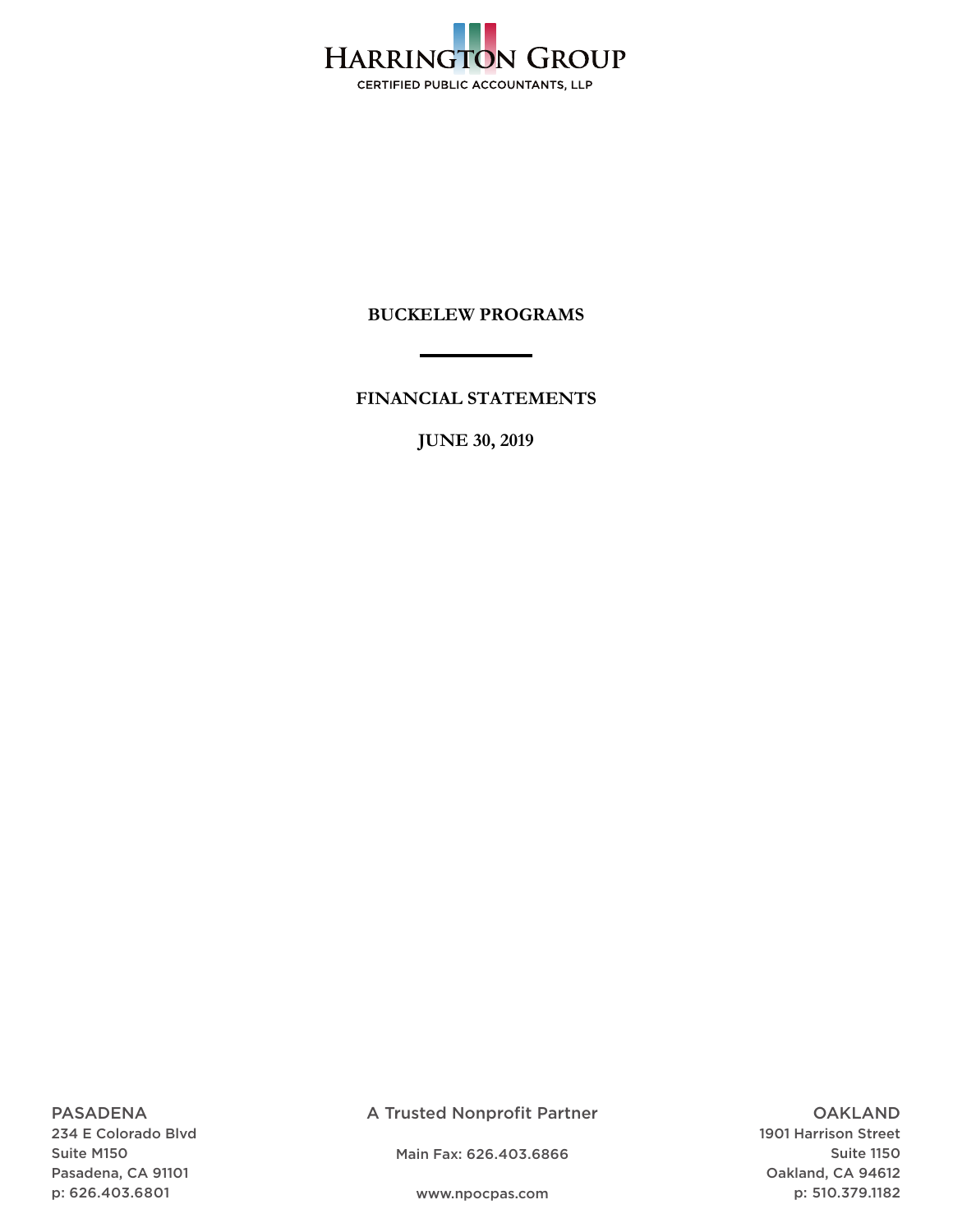# **C O N T E N T S**

| Independent Auditors' Report     | $1 - 2$ |
|----------------------------------|---------|
| Statement of Financial Position  | 3       |
| <b>Statement of Activities</b>   | 4       |
| Statement of Functional Expenses | $5-6$   |
| <b>Statement of Cash Flows</b>   | 7       |
| Notes to Financial Statements    | $8-19$  |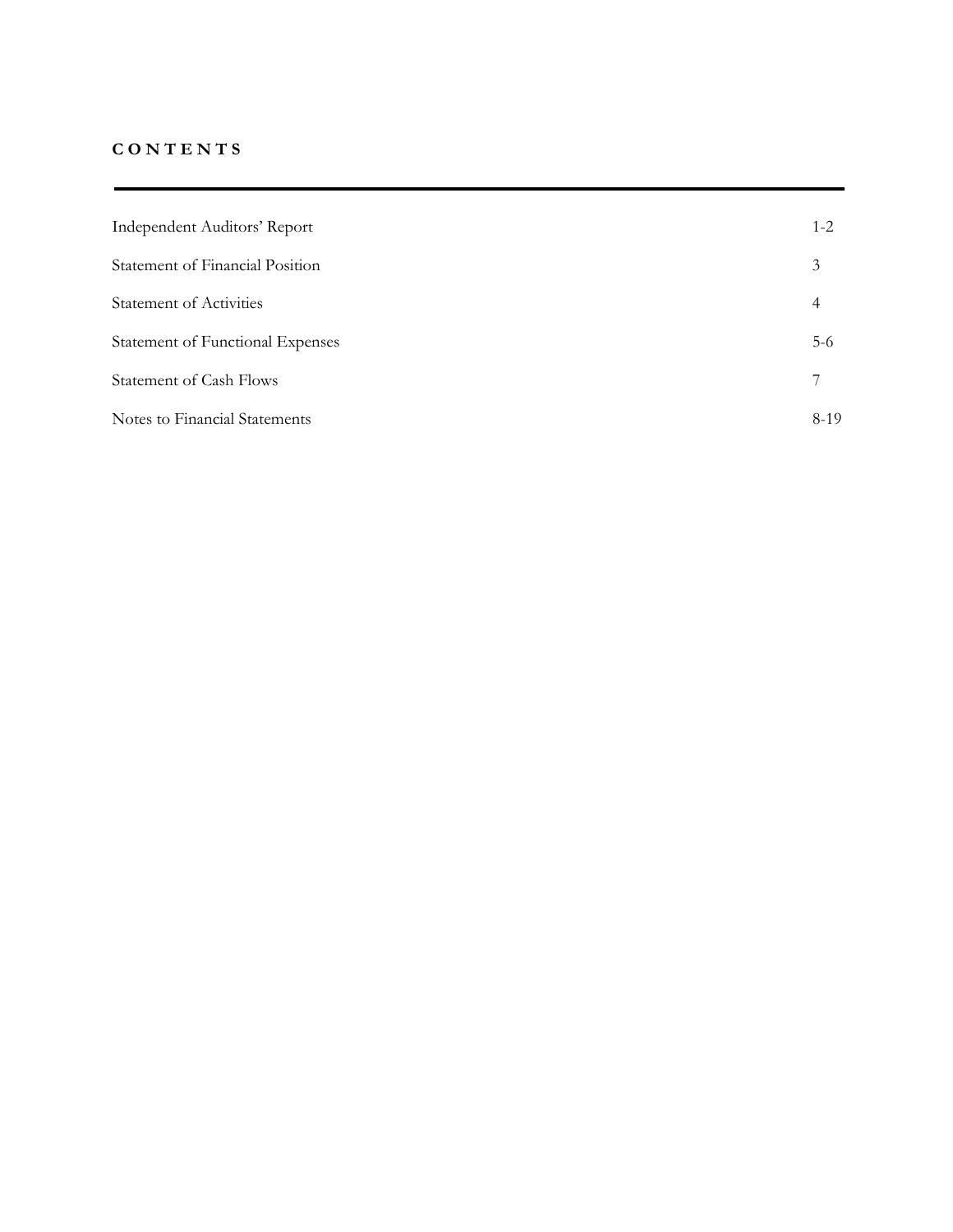# **HARRINGTON GROUP CERTIFIED PUBLIC ACCOUNTANTS, LLP**

## **INDEPENDENT AUDITORS' REPORT**

To the Board of Directors Buckelew Programs

## **Report on the Financial Statements**

We have audited the accompanying financial statements of Buckelew Programs (a nonprofit organization), which comprise of the Statement of Financial Position as of June 30, 2019, and the related Statements of Activities, Functional Expenses, and Cash Flows for the year then ended and the related notes to the financial statements.

## **Management's Responsibility for the Financial Statements**

Management is responsible for the preparation and fair presentation of these financial statements in accordance with accounting principles generally accepted in the United States of America; this includes the design, implementation, and maintenance of internal control relevant to the preparation and fair presentation of financial statements that are free from material misstatement, whether due to fraud or error.

## **Auditors' Responsibility**

Our responsibility is to express an opinion on these financial statements based on our audit. We conducted our audit in accordance with auditing standards generally accepted in the United States of America. Those standards require that we plan and perform the audit to obtain reasonable assurance about whether the financial statements are free from material misstatement.

An audit involves performing procedures to obtain audit evidence about the amounts and disclosures in the financial statements. The procedures selected depend on the auditor's judgment, including the assessment of the risks of material misstatement of the financial statements, whether due to fraud or error. In making those risk assessments, the auditor considers internal control relevant to the entity's preparation and fair presentation of the financial statements in order to design audit procedures that are appropriate in the circumstances, but not for the purpose of expressing an opinion on the effectiveness of the entity's internal control. Accordingly, we express no such opinion. An audit also includes evaluating the appropriateness of accounting policies used and the reasonableness of significant accounting estimates made by management, as well as evaluating the overall presentation of the financial statements.

We believe that the audit evidence we have obtained is sufficient and appropriate to provide a basis for our audit opinion.

## **Opinion**

In our opinion, the financial statements referred to above present fairly, in all material respects, the financial position of Buckelew Programs as of June 30, 2019, and the changes in its net assets and its cash flows for the year then ended in accordance with accounting principles generally accepted in the United States of America.

PASADENA 234 E Colorado Blvd Suite M150 Pasadena, CA 91101 p: 626.403.6801

A Trusted Nonprofit Partner

Main Fax: 626.403.6866

OAKLAND 1901 Harrison Street Suite 1150 Oakland, CA 94612 p: 510.379.1182

www.npocpas.com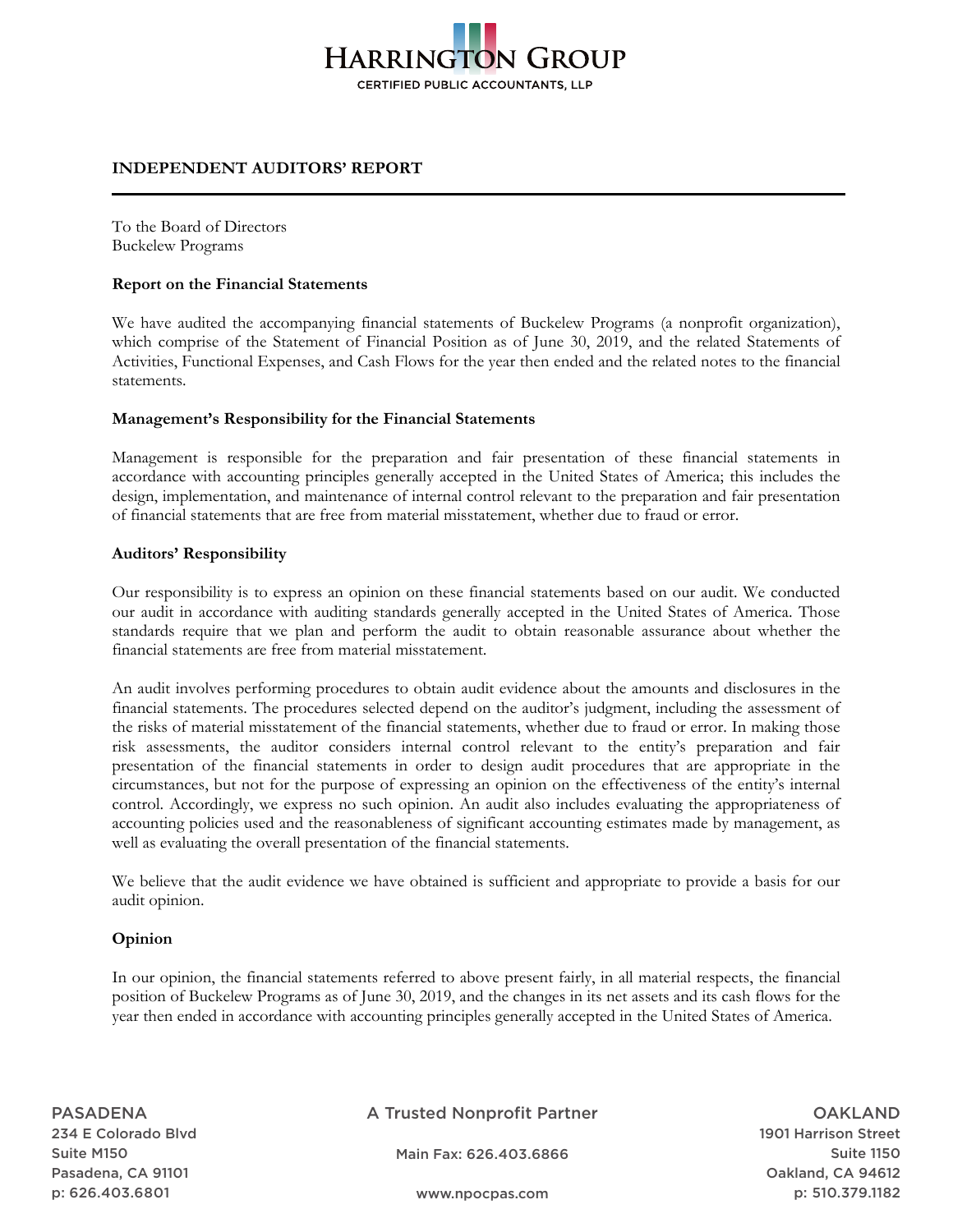## **Other Matters**

#### *Transactions with Affiliated Companies*

As discussed in Note 1 to the financial statements, the financial statements of Buckelew Programs have been prepared without combining the financial statements of related entities under common control. Combined financial statements will be issued and those statements are the general purpose financial statements of the primary reporting entity.

#### *Report on Summarized Comparative Information*

We have previously audited Buckelew Programs' 2018 financial statements, and we expressed an unmodified audit opinion on those audited financial statements in our report dated February 11, 2019. In our opinion, the summarized comparative information presented herein as of and for the year ended June 30, 2018, is consistent, in all material respects, with the audited financial statements from which it has been derived.

## **Other Reporting Required by Government Auditing Standards**

In accordance with *Government Auditing Standards*, we have also issued our report dated February 24, 2020, on our consideration of Buckelew Programs' internal control over financial reporting and on our tests of its compliance with certain provisions of laws, regulations, contracts, and grant agreements and other matters. The purpose of that report is solely to describe the scope of our testing of internal control over financial reporting and compliance and the results of that testing, and not to provide an opinion on the effectiveness of Buckelew Programs' internal control over financial reporting or on compliance. That report is an integral part of an audit performed in accordance with *Government Auditing Standards* in considering Buckelew Programs' internal control over financial reporting and compliance.

Harrington Group

Oakland, California February 24, 2020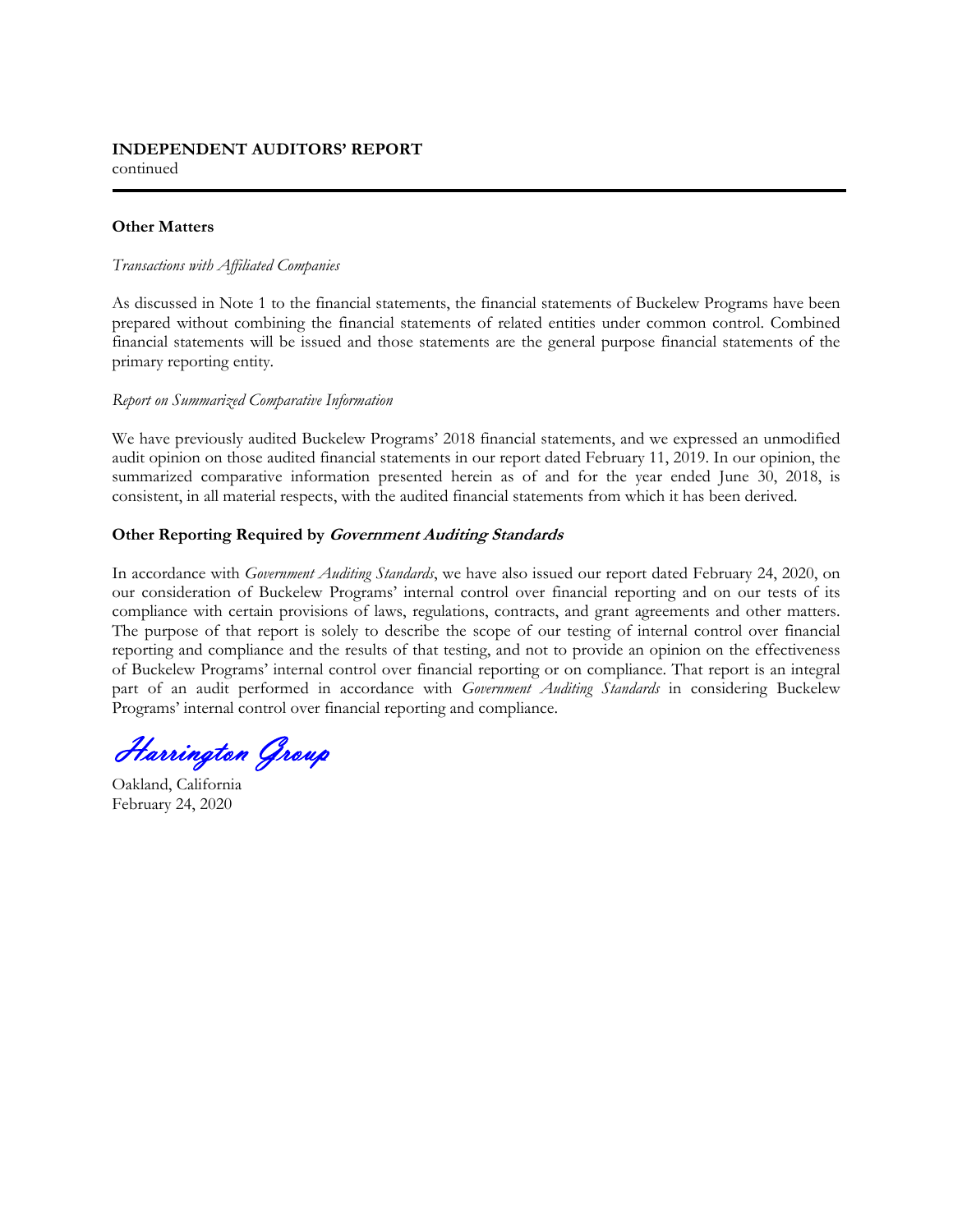## STATEMENT OF FINANCIAL POSITION

#### June 30, 2019

With comparative totals at June 30, 2018

|                                                             |    | 2019      | 2018             |
|-------------------------------------------------------------|----|-----------|------------------|
| <b>ASSETS</b>                                               |    |           |                  |
| Current assets:                                             |    |           |                  |
| Cash and cash equivalents (Note 2)                          | \$ | 1,023,887 | \$<br>1,838,640  |
| Contracts receivable, net of allowance of \$30,000 (Note 4) |    | 1,732,875 | 1,242,460        |
| Grants and pledges receivable                               |    | 96,048    | 43,952           |
| In-kind rent receivable                                     |    |           | 36,626           |
| Unbilled contracts receivable (Note 2)                      |    |           | 78,411           |
| Other receivables                                           |    | 159,805   | 30,000           |
| Prepaid expenses                                            |    | 248,532   | 189,526          |
| Total current assets                                        |    | 3,261,147 | 3,459,615        |
| Note receivable from affiliate (Note 5)                     |    | 133,559   | 140,230          |
| Pooled investment funds (Note 6)                            |    |           | 261,478          |
| Property and equipment, net (Note 8)                        |    | 5,866,297 | 6, 141, 428      |
| Deposits                                                    |    | 156,065   | 121,263          |
| Deficit on investment (Note 9)                              |    | (63, 642) | (51,700)         |
| <b>TOTAL ASSETS</b>                                         | S, | 9,353,426 | \$<br>10,072,314 |
| <b>LIABILITIES AND NET ASSETS</b>                           |    |           |                  |
| <b>LIABILITIES</b>                                          |    |           |                  |
| Current liabilities:                                        |    |           |                  |
| Accounts payable                                            | \$ | 399,283   | \$<br>391,861    |
| Accrued liabilities (Note 10)                               |    | 764,991   | 739,810          |
| Accrued unemployment liability (Note 11)                    |    | 17,740    | 52,463           |
| Current portion of long-term debt (Note 12)                 |    | 74,792    | 78,074           |
| Total current liabilities                                   |    | 1,256,806 | 1,262,208        |
| Loans and notes payable (Note 12)                           |    | 2,813,994 | 2,889,364        |
| <b>TOTAL LIABILITIES</b>                                    |    | 4,070,800 | 4, 151, 572      |
| <b>NET ASSETS</b>                                           |    |           |                  |
| Without donor restrictions                                  |    | 4,859,918 | 5,503,324        |
| Without donor restrictions - non-controlling interest       |    | (63, 642) | (51,700)         |
| With donor restrictions (Note 14)                           |    | 486,350   | 469,118          |
| <b>TOTAL NET ASSETS</b>                                     |    | 5,282,626 | 5,920,742        |
| <b>TOTAL LIABILITIES AND NET ASSETS</b>                     | \$ | 9,353,426 | \$<br>10,072,314 |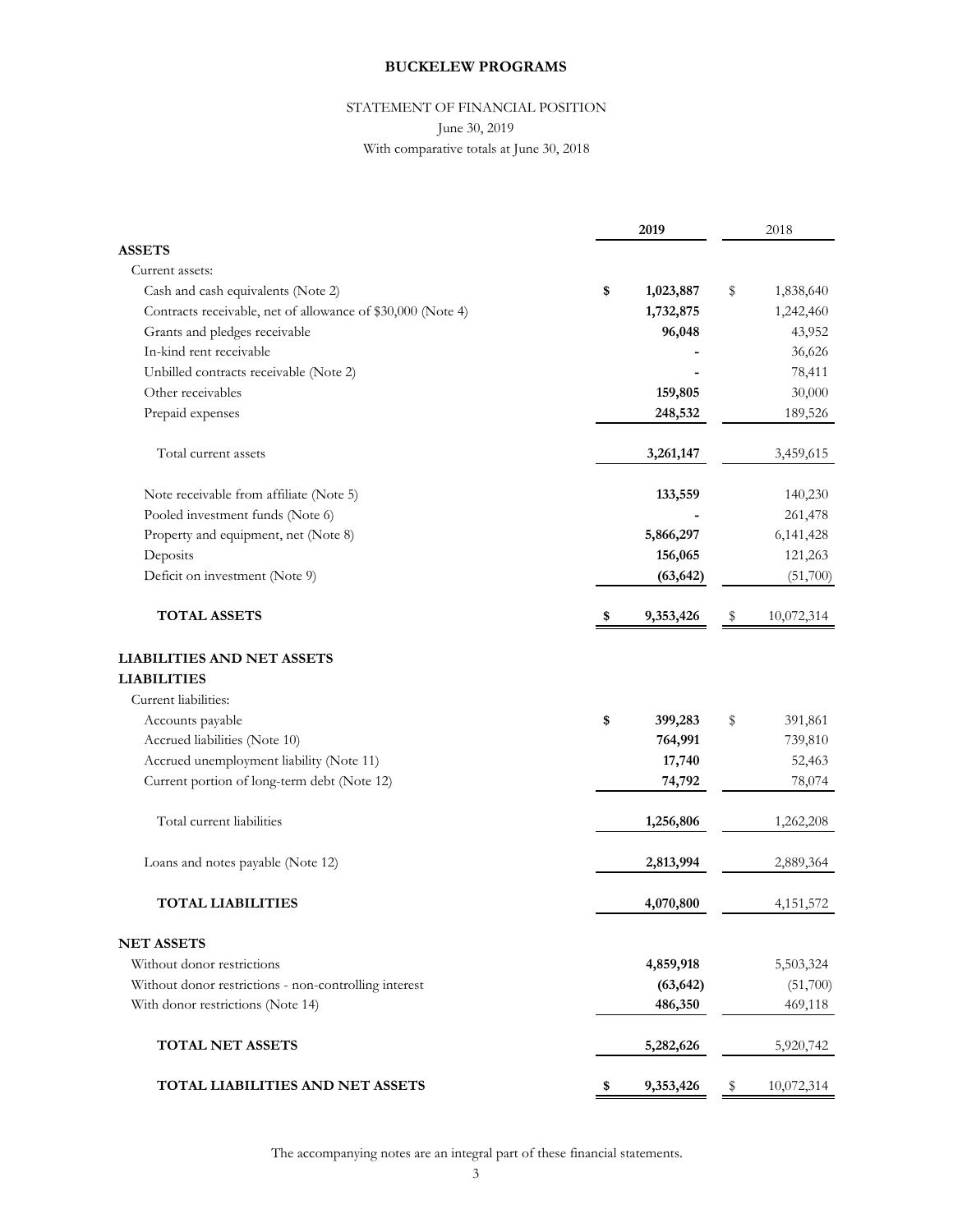# STATEMENT OF ACTIVITIES

For the year ended June 30, 2019 With comparative totals for the year ended June 30, 2018

|                                                 | <b>Without Donor</b> |                     | <b>With Donor</b> |      |            |                  |
|-------------------------------------------------|----------------------|---------------------|-------------------|------|------------|------------------|
|                                                 | <b>Restrictions</b>  | <b>Restrictions</b> |                   | 2019 |            | 2018             |
| <b>REVENUE AND SUPPORT</b>                      |                      |                     |                   |      |            |                  |
| Government and contracts                        | \$<br>9,594,281      | \$                  |                   | \$   | 9,594,281  | \$<br>12,009,273 |
| Client rent and fees                            | 1,580,286            |                     |                   |      | 1,580,286  | 1,439,493        |
| Grants and contributions                        | 289,375              |                     | 592,885           |      | 882,260    | 1,428,602        |
| Special events (net of expense of \$81,930)     | 168,264              |                     |                   |      | 168,264    | 168,898          |
| In-kind contributions                           | 47,597               |                     |                   |      | 47,597     | 36,091           |
| Investment and other income                     | 46,581               |                     |                   |      | 46,581     | 13,140           |
| Net assets released from restrictions (Note 14) | 575,653              |                     | (575, 653)        |      |            |                  |
| TOTAL REVENUE AND SUPPORT                       | 12,302,037           |                     | 17,232            |      | 12,319,269 | 15,095,497       |
| <b>EXPENSES</b>                                 |                      |                     |                   |      |            |                  |
| Program services                                | 10,726,115           |                     |                   |      | 10,726,115 | 10,404,757       |
| Management and general                          | 1,771,274            |                     |                   |      | 1,771,274  | 1,849,779        |
| Fundraising                                     | 459,996              |                     |                   |      | 459,996    | 386,591          |
| <b>TOTAL EXPENSES</b>                           | 12,957,385           |                     |                   |      | 12,957,385 | 12,641,127       |
| <b>CHANGE IN NET ASSETS</b>                     | (655,348)            |                     | 17,232            |      | (638, 116) | 2,454,370        |
| NET ASSETS, BEGINNING OF YEAR                   | 5,451,624            |                     | 469,118           |      | 5,920,742  | 3,466,372        |
| NET ASSETS, END OF YEAR                         | \$<br>4,796,276      | \$                  | 486,350           | \$   | 5,282,626  | \$<br>5,920,742  |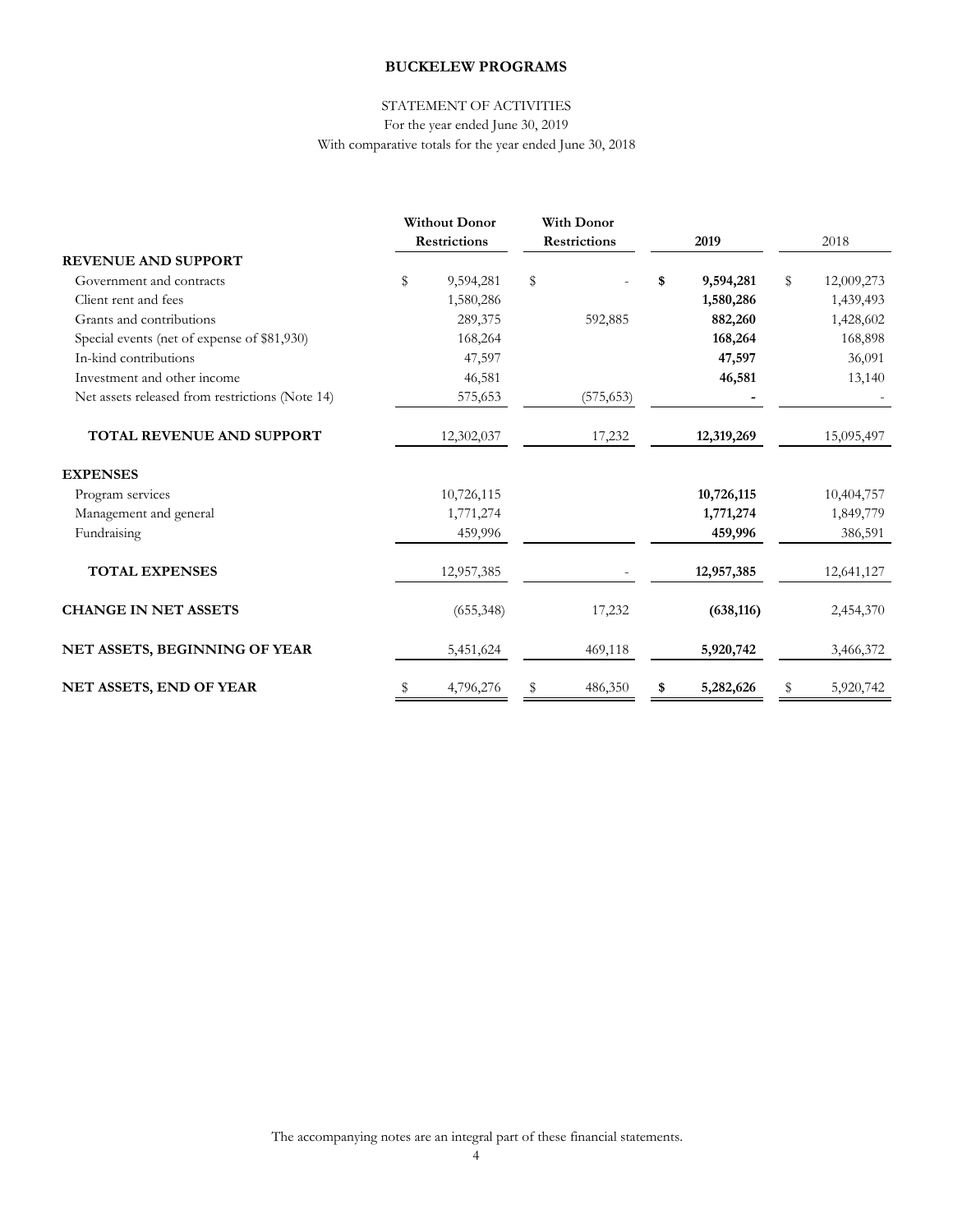#### With comparative totals for the year ended June 30, 2018 STATEMENT OF FUNCTIONAL EXPENSES For the year ended June 30, 2019

|                                       |    | Program         |    | Management  | <b>Total Expenses</b> |             |                  |    |            |
|---------------------------------------|----|-----------------|----|-------------|-----------------------|-------------|------------------|----|------------|
|                                       |    | <b>Services</b> |    | and General |                       | Fundraising | 2019             |    | 2018       |
| Staff compensation                    | S  | 5,147,375       | S  | 949,013     | \$                    | 170,269     | \$<br>6,266,657  | \$ | 6,517,430  |
| Taxes and benefits                    |    | 1,127,097       |    | 198,793     |                       | 37,731      | 1,363,621        |    | 1,545,198  |
| Total personnel costs                 |    | 6,274,472       |    | 1,147,806   |                       | 208,000     | 7,630,278        |    | 8,062,628  |
| Rent                                  |    | 1,701,308       |    | 84,429      |                       | 12,195      | 1,797,932        |    | 1,913,033  |
| Professional services                 |    | 207,186         |    | 315,055     |                       | 84,822      | 607,063          |    | 523,592    |
| Miscellaneous                         |    | 381,266         |    | 73,456      |                       | 75          | 454,797          |    | 37,693     |
| Utilities                             |    | 364,285         |    | 17,201      |                       | 2,283       | 383,769          |    | 394,137    |
| Food and meals                        |    | 371,163         |    | 47          |                       |             | 371,210          |    | 313,786    |
| Depreciation                          |    | 291,124         |    | 9,603       |                       |             | 300,727          |    | 181,190    |
| Building repair and maintenance       |    | 287,646         |    | 4,689       |                       | 517         | 292,852          |    | 230,283    |
| Supplies                              |    | 229,690         |    | 24,040      |                       | 10,428      | 264,158          |    | 195,984    |
| Travel and transportation             |    | 143,163         |    | 7,355       |                       | 1,190       | 151,708          |    | 145,540    |
| Equipment leasing and maintenance     |    | 70,874          |    | 1,188       |                       | 39,354      | 111,416          |    | 101,178    |
| Insurance                             |    | 72,784          |    | 25,370      |                       | 2,830       | 100,984          |    | 101,431    |
| Equipment and furniture               |    | 77,770          |    | 1,887       |                       | 185         | 79,842           |    | 89,895     |
| Advertising and promotion             |    | 17,925          |    | 379         |                       | 56,814      | 75,118           |    | 56,230     |
| Interest                              |    | 71,623          |    |             |                       |             | 71,623           |    | 71,483     |
| Bad debt                              |    | 65,740          |    |             |                       | 3,000       | 68,740           |    | 17,911     |
| Taxes, licenses, and fees             |    | 50,078          |    | 6,266       |                       | 448         | 56,792           |    | 51,268     |
| Staff development                     |    | 22,928          |    | 23,534      |                       | 588         | 47,050           |    | 55,437     |
| Meetings                              |    | 2,541           |    | 4,756       |                       | 25,975      | 33,272           |    | 38,277     |
| Dues and membership                   |    | 6,254           |    | 20,476      |                       | 249         | 26,979           |    | 28,565     |
| Stipends                              |    | 13,941          |    |             |                       |             | 13,941           |    | 11,796     |
| Postage and shipping                  |    | 95              |    | 3,336       |                       | 5,627       | 9,058            |    | 8,907      |
| Bank service charge                   |    | 2,259           |    | 401         |                       | 5,416       | 8,076            |    | 10,883     |
| <b>TOTAL 2019 FUNCTIONAL EXPENSES</b> | \$ | 10,726,115      | \$ | 1,771,274   | \$                    | 459,996     | \$<br>12,957,385 |    |            |
| TOTAL 2018 FUNCTIONAL EXPENSES        | S  | 10,404,757      | S  | 1,849,779   | \$                    | 386,591     |                  | \$ | 12,641,127 |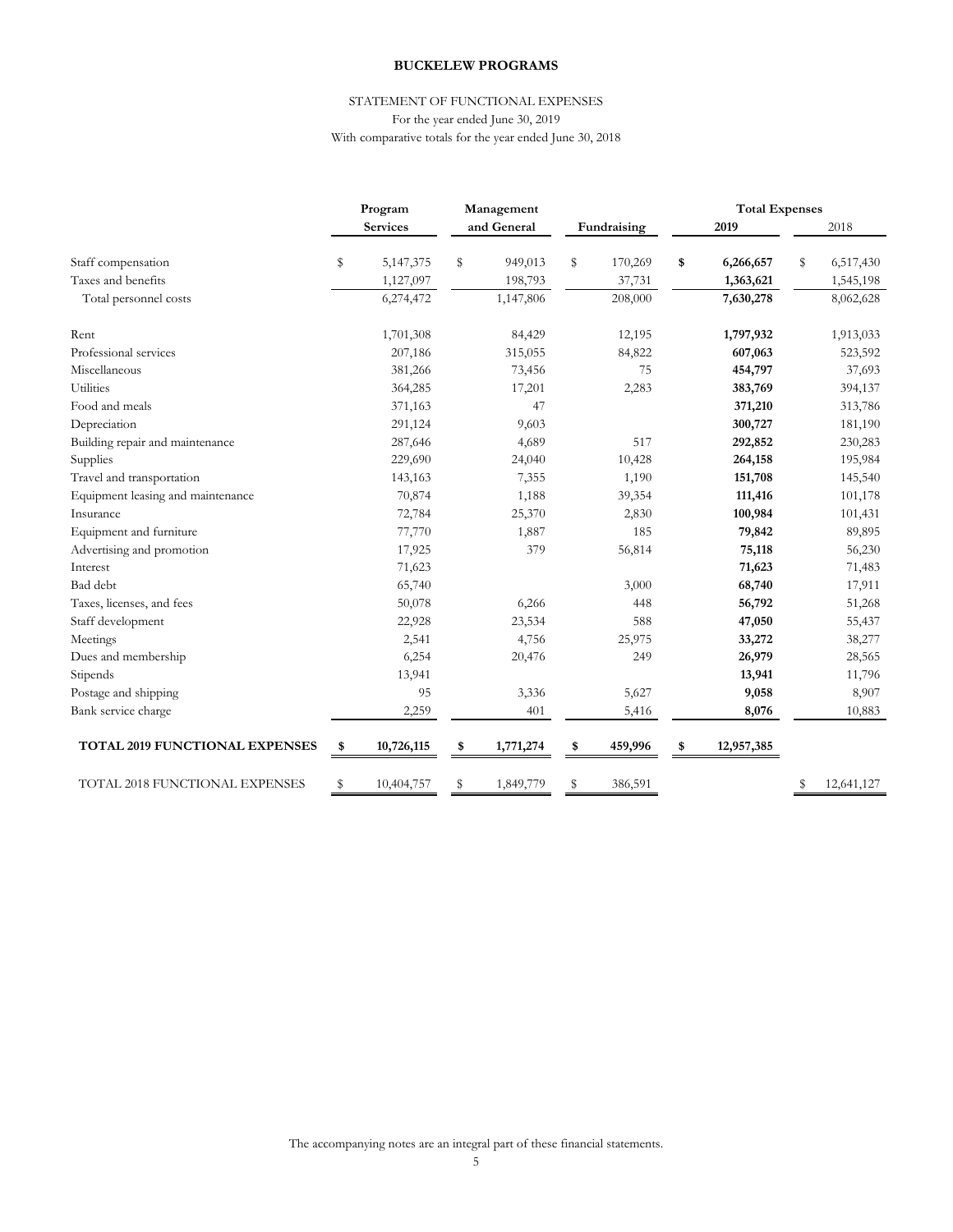#### For the year ended June 30, 2019 With comparative totals for the year ended June 30, 2018 STATEMENT OF FUNCTIONAL EXPENSES continued

|                                       |                      | <b>Program Services</b> | Total                |                      |                         |                        |
|---------------------------------------|----------------------|-------------------------|----------------------|----------------------|-------------------------|------------------------|
|                                       | 100 M.A.I.L.         | 200 R.S.S.              | 600 Sonoma           | Other                | <b>Program Services</b> |                        |
|                                       | Program              | Program                 | Program              | Programs             | 2019                    | 2018                   |
| Staff compensation                    | \$<br>971,391        | 1,135,186<br>s          | \$<br>857,989        | 2,182,809<br>s       | 5, 147, 375<br>\$       | 5,279,700<br>\$        |
| Taxes and benefits                    | 210,556<br>1,181,947 | 238,873<br>1,374,059    | 198,997<br>1,056,986 | 478,671<br>2,661,480 | 1,127,097<br>6,274,472  | 1,293,341<br>6,573,041 |
| Total personnel costs                 |                      |                         |                      |                      |                         |                        |
| Rent                                  | 908,504              | 5,343                   | 384,141              | 403,320              | 1,701,308               | 1,786,729              |
| Professional services                 | 59,313               | 20,976                  | 23,567               | 103,330              | 207,186                 | 172,165                |
| Miscellaneous                         | 1,401                | 3,027                   | 5,830                | 371,008              | 381,266                 | 33,472                 |
| Utilities                             | 151,970              | 64,484                  | 63,329               | 84,502               | 364,285                 | 376,217                |
| Food and meals                        | 137,867              | 114,041                 | 2,631                | 116,624              | 371,163                 | 313,787                |
| Depreciation                          | 12,475               | 80,977                  | 6,037                | 191,635              | 291,124                 | 173,390                |
| Building repair and maintenance       | 72,998               | 118,466                 | 15,854               | 80,328               | 287,646                 | 221,226                |
| Supplies                              | 61,125               | 53,126                  | 32,281               | 83,158               | 229,690                 | 175,831                |
| Travel and transportation             | 44,803               | 12,630                  | 38,263               | 47,467               | 143,163                 | 140,461                |
| Equipment leasing and maintenance     | 11,851               | 18,404                  | 19,830               | 20,789               | 70,874                  | 56,785                 |
| Insurance                             | 22,599               | 12,801                  | 11,094               | 26,290               | 72,784                  | 73,098                 |
| Equipment and furniture               | 20,475               | 13,312                  | 9,444                | 34,539               | 77,770                  | 89,895                 |
| Advertising and promotion             | 4,120                | 7,369                   | 1,643                | 4,793                | 17,925                  | 17,024                 |
| Interest                              | 13                   | 40,148                  | 257                  | 31,205               | 71,623                  | 71,483                 |
| Bad debt                              | 18,487               | 3,081                   | 7,806                | 36,366               | 65,740                  | 17,911                 |
| Taxes, licenses, and fees             | 2,978                | 15,064                  | 2,419                | 29,617               | 50,078                  | 49,840                 |
| Staff development                     | 4,242                | 6,148                   | 1,044                | 11,494               | 22,928                  | 32,956                 |
| Meetings                              | 1,262                | 611                     |                      | 668                  | 2,541                   | 6,186                  |
| Dues and membership                   | 1,242                | 709                     | 1,177                | 3,126                | 6,254                   | 8,138                  |
| Stipends                              |                      | 13,766                  |                      | 175                  | 13,941                  | 11,796                 |
| Postage and shipping                  | 13                   |                         | 8                    | 74                   | 95                      | 626                    |
| Bank service charge                   |                      |                         |                      | 2,259                | 2,259                   | 2,700                  |
| <b>TOTAL 2019 FUNCTIONAL EXPENSES</b> | 2,719,685<br>\$      | 1,978,542<br>\$         | 1,683,641<br>\$      | \$<br>4,344,247      | 10,726,115<br>\$        |                        |
| TOTAL 2018 FUNCTIONAL EXPENSES        | 2,557,336<br>\$      | 1,883,435<br>T          | 2,082,322            | 3,881,664<br>S       |                         | 10,404,757             |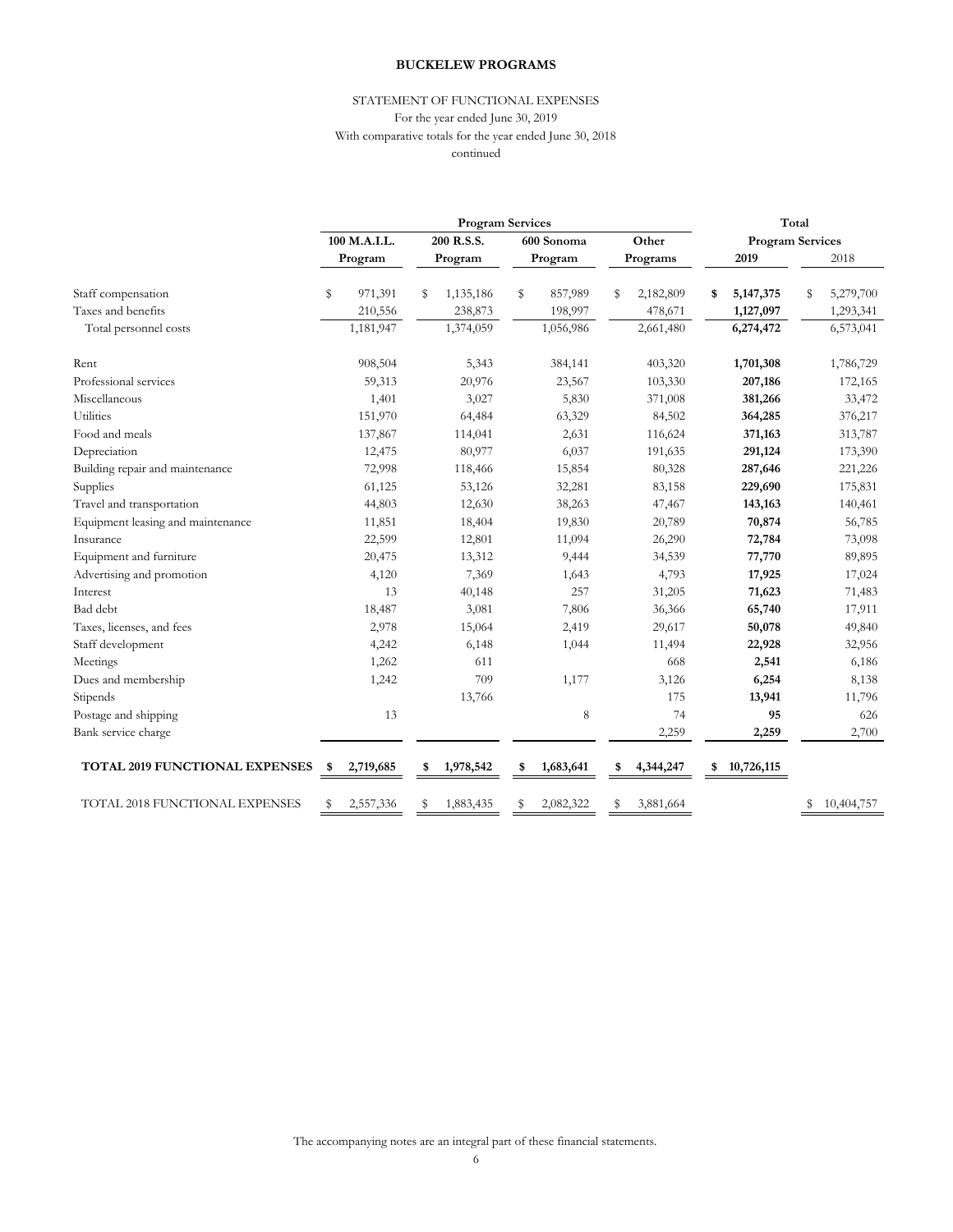## STATEMENT OF CASH FLOWS

For the year ended June 30, 2019

With comparative totals for the year ended June 30, 2018

|                                                                | 2019             |    | 2018        |
|----------------------------------------------------------------|------------------|----|-------------|
| <b>CASH FLOWS FROM OPERATING ACTIVITIES:</b>                   |                  |    |             |
| Change in net assets                                           | \$<br>(638, 116) | \$ | 2,454,370   |
| Adjustments to reconcile change in net assets to net cash      |                  |    |             |
| (used) provided by operating activities:                       |                  |    |             |
| Depreciation                                                   | 300,727          |    | 181,190     |
| Loss from investment in subsidiaries                           | 11,942           |    | 21,441      |
| (Increase) decrease in operating assets:                       |                  |    |             |
| Receivables                                                    | (550, 608)       |    | 944,039     |
| Prepaid expenses                                               | (59,006)         |    | 10,929      |
| Deposits                                                       | (34, 802)        |    | 13,668      |
| Increase (decrease) in operating liabilities:                  |                  |    |             |
| Accounts payable and accrued expenses                          | (2,120)          |    | (269, 394)  |
| NET CASH (USED) PROVIDED BY OPERATING ACTIVITIES               | (971, 983)       |    | 3,356,243   |
| CASH FLOWS FROM INVESTING ACTIVITIES:                          |                  |    |             |
| Purchase of property and equipment                             | (25, 596)        |    | (2,498,839) |
| Net changes in certificates of deposits and pooled investments | 261,478          |    | (16, 478)   |
| NET CASH PROVIDED (USED) BY INVESTING ACTIVITIES               | 235,882          |    | (2,515,317) |
| <b>CASH FLOWS FROM FINANCING ACTIVITIES:</b>                   |                  |    |             |
| Loan principal payments                                        | (78, 652)        |    | (69,089)    |
| NET CASH (USED) BY FINANCING ACTIVITIES                        | (78, 652)        |    | (69,089)    |
| NET (DECREASE) INCREASE IN CASH AND CASH EQUIVALENTS           | (814, 753)       |    | 771,837     |
| CASH AND CASH EQUIVALENTS, BEGINNING OF YEAR                   | 1,838,640        |    | 1,066,803   |
| CASH AND CASH EQUIVALENTS, END OF YEAR                         | \$<br>1,023,887  | Ş  | 1,838,640   |
| SUPPLEMENTAL DISCLOSURE:                                       |                  |    |             |
| Operating activities reflect interest paid of:                 | \$<br>71,623     | \$ | 71,483      |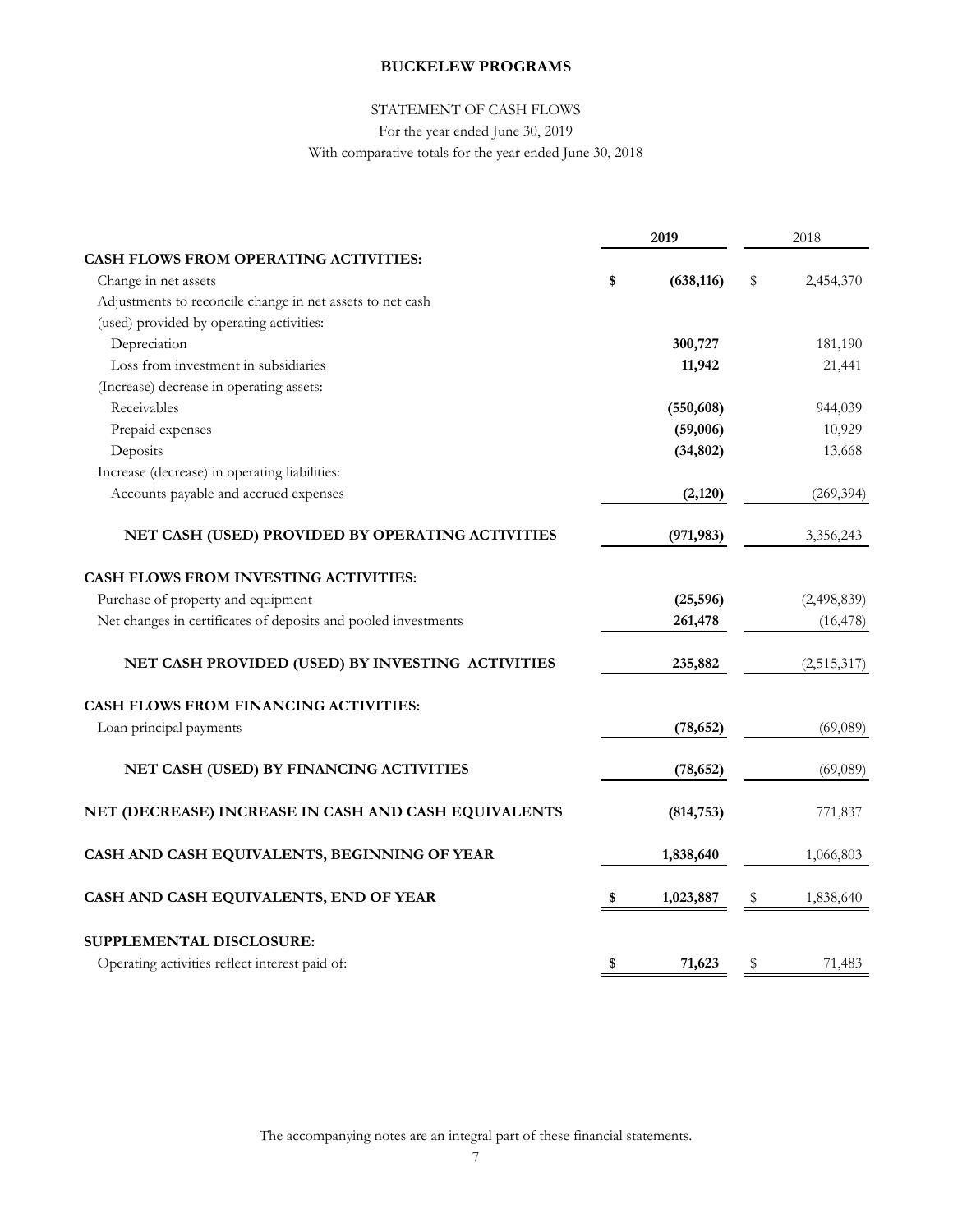## NOTES TO FINANCIAL STATEMENTS

## **1. Organization**

Buckelew Programs ("Buckelew") is a California not-for-profit public benefit corporation founded in 1970. Buckelew's mission is to enhance the quality of life of individuals and families by providing mental, emotional, behavioral health and addiction services that promote recovery, resilience and hope. Buckelew has offices and program sites in Marin, Napa and Sonoma counties.

Buckelew's programs include provision of affordable, supported housing, effective, supportive employment, wellness and recovery supports, family supports and specialized programs that are tailored to the unique needs and interests of different groups of clients, such as programs specifically geared to adults with serious mental illness, adults with a dual-diagnosis of mental illness and substance disorders, and adults involved in the criminal justice system.

Affiliate Organizations

Buckelew is affiliated with and under common board control or majority board control with other not-for-profit corporations which have been formed as instruments to further Buckelew's organizational objectives. These entities are:

Buckelew Community Housing Development Organization, Inc. ("BCHDO") Buckelew Housing, Inc. Boulevard Apartments, Inc. Henry House

Buckelew holds fifty percent control, through board membership, of the following non-profit entity:

Olive Avenue Apartments, Inc.

## **2. Summary of Significant Accounting Policies**

 A summary of the significant accounting policies applied in the preparation of the accompanying financial statements is as follows:

## **Basis of Presentation**

The accompanying financial statements have been prepared on the accrual basis of accounting.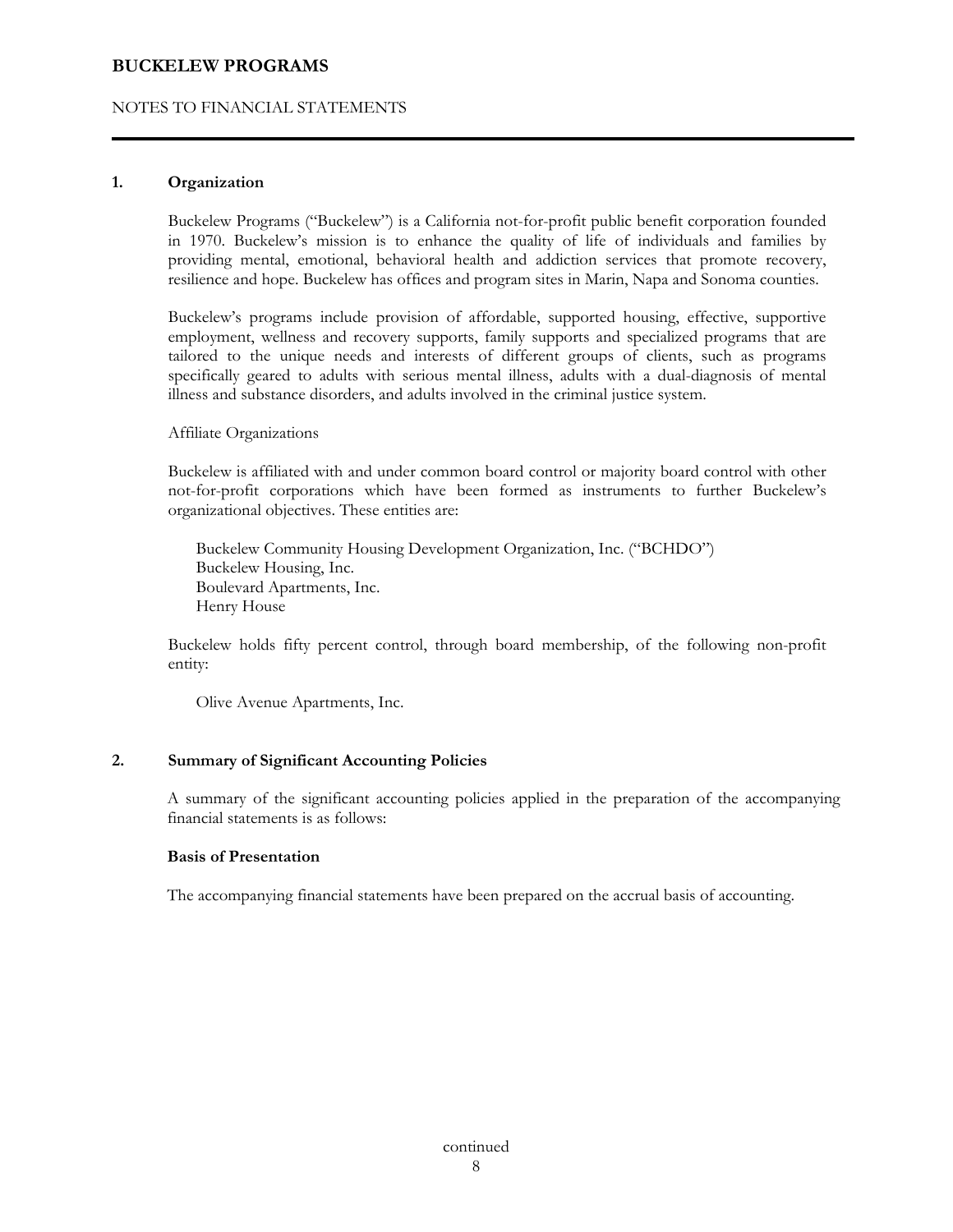## NOTES TO FINANCIAL STATEMENTS

#### **2. Summary of Significant Accounting Policies**, continued

#### **Net Assets**

 Net assets, revenues, gains, and losses are classified based on the existence or absence of donor or grantor-imposed restrictions. Accordingly, net assets and changes therein are classified and reported as follows:

**Without Donor Restrictions**. Net assets available for use in general operations and not subject to donor (or certain grantor) restrictions.

**With Donor Restrictions**. Net assets subject to donor (or certain grantor) imposed restrictions. Some donor-imposed restrictions are temporary in nature, such as those that will be met by the passage of time or other events specified by the donor. Other donor-imposed restrictions are perpetual in nature, where the donor stipulates that resources be maintained in perpetuity. Donor-imposed restrictions are released when a restriction expires, that is, when the stipulated time has elapsed, when the stipulated purpose for which the resource was restricted has been fulfilled, or both.

#### **Cash and Cash Equivalents**

 Buckelew has defined cash and cash equivalents as cash in banking institutions and certificates of deposits with an original maturity of three months or less.

#### **Contracts Receivable**

 Contracts receivable primarily consists of various third party payment arrangements that are stated at the amount management expects to collect. Buckelew provides for losses on contracts and accounts receivable using the allowance method. The allowance is based on past experience, third-party contracts, and other circumstances, which may affect the ability of service recipients to meet their obligations. Receivables are considered impaired if full principal payments are not received in accordance with the contractual terms. It is Buckelew's policy to charge off uncollectible contracts and accounts receivable when management determines the receivable will not be collected.

#### **Grants and Pledges Receivable**

 Unconditional promises to give that are expected to be collected within one year are recorded as net realizable value. Unconditional promises to give that are expected to be collected in future years are recorded at fair value, which is measured as the present value of their future cash flows. The discounts on those amounts are computed using risk-adjusted interest rates applicable to the years in which the promises are received. Amortization of the discount is included in contribution revenue. Conditional promises to give are not included as support until the conditions are substantially met.

#### **Unbilled Receivables**

Unbilled receivables represent amounts billable to a few Sonoma contracts, client rents and other small grant amounts which have not yet been billed as of June 30, 2019. Management believes these amounts will be collectible once billed.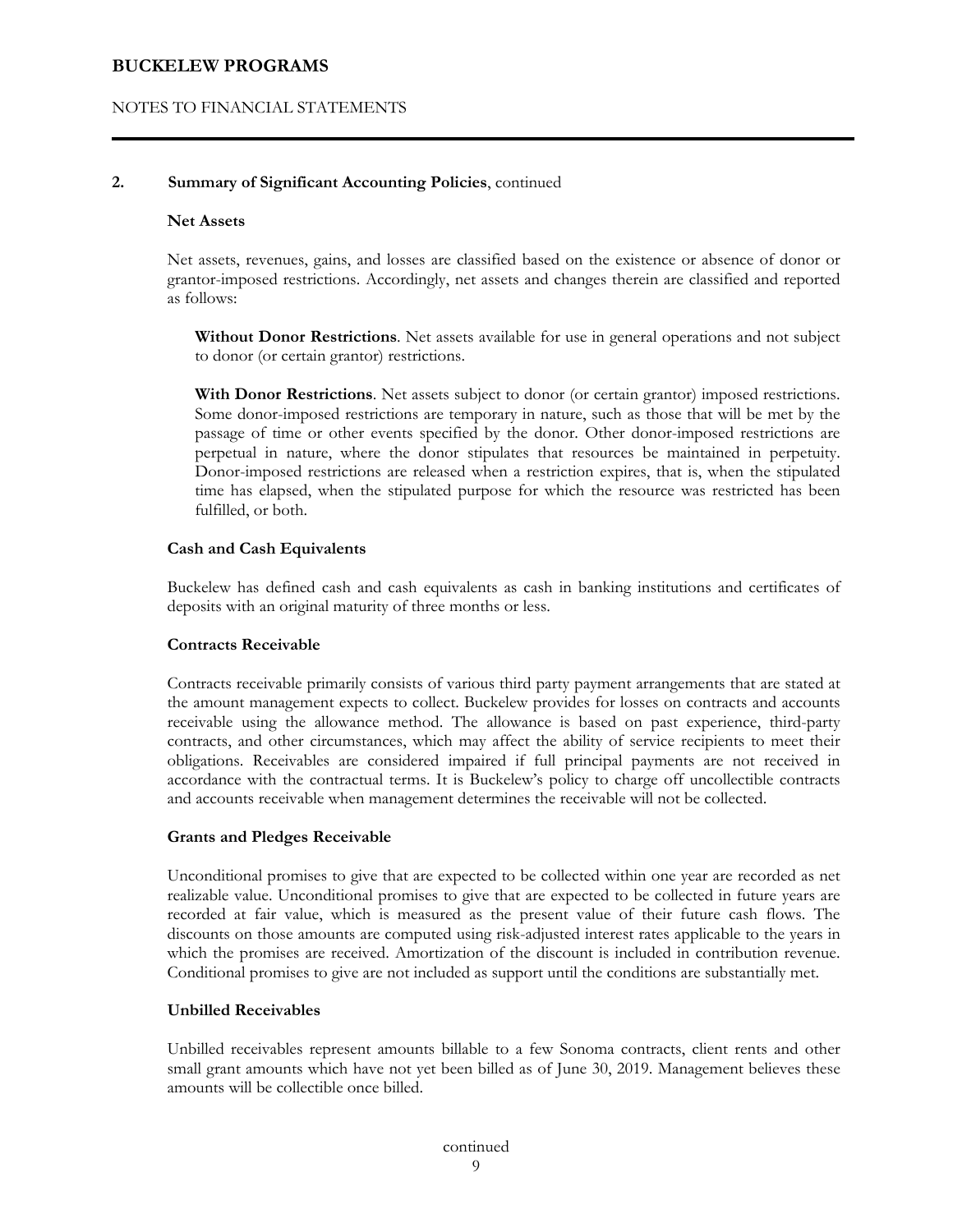## NOTES TO FINANCIAL STATEMENTS

## **2. Summary of Significant Accounting Policies**, continued

#### **Pledges and In-kind Contributions**

 Buckelew is required to measure new pledges and in-kind contributions at fair value. The specific techniques used to measure fair value for these financial statement elements are described in the notes below that relate to each element.

#### **Concentration of Credit Risks**

 Buckelew places its temporary cash investments with high credit quality financial institutions. At times, such investments may be in excess of the Federal Deposit Insurance Corporation insurance limit. Buckelew has not incurred losses related to these investments.

 The primary receivable balance outstanding at June 30, 2019 consists of government contract receivables due from county, state, and federal granting agencies. Concentration of credit risk with respect to these trade receivables is limited, as the majority of Buckelew's receivables consist of earned fees from contract programs.

Approximately 78% of aggregate revenue generated by Buckelew at June 30, 2019 was derived from government and non-government contracts.

#### **Property and Equipment**

 Property and equipment are recorded at cost, if purchased, or at fair value at the date of donation, if donated. Depreciation is computed on the straight-line basis over the estimated useful lives of the related assets, which range from five to forty years. Maintenance and repair costs are charged to expense as incurred.

 Buckelew property and equipment are capitalized if the cost of an asset is greater than or equal to five thousand dollars and the useful life is greater than one year.

#### **Donated Materials, Services, and Facilities**

 Contributions of donated non-cash assets are measured on a non-recurring basis and are recorded at fair value in the period received. Contributions of donated services that create or enhance nonfinancial assets or that require specialized skills, are provided by individuals possessing those skills, and would typically need to be purchased if not provided by donation, are recorded at fair value in the period received. For the year ended June 30, 2019, Buckelew recorded in-kind contributions of \$47,597 for materials and facilities received. Valuation techniques used to measure the fair market value of donated materials are summarized in Note 7.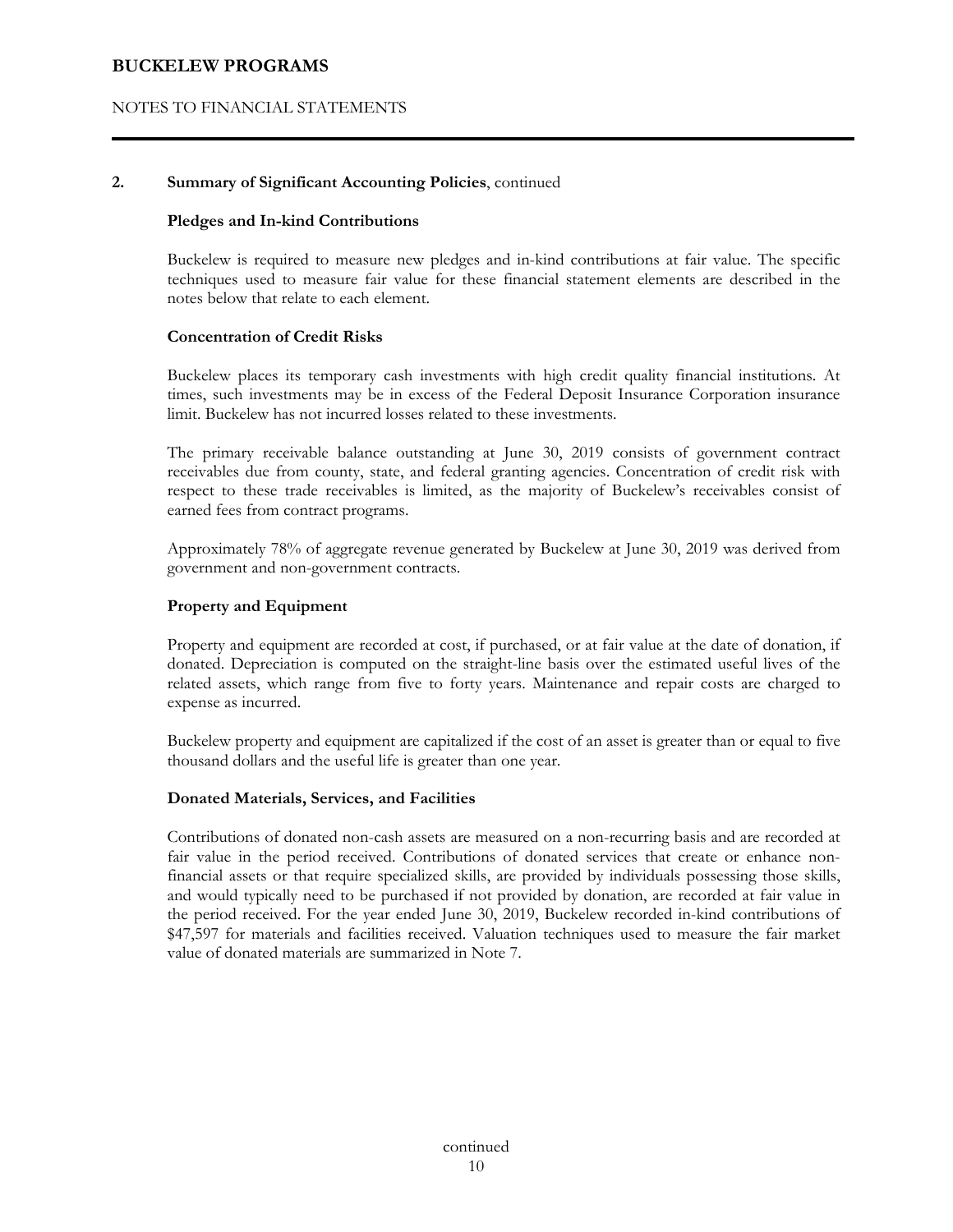## NOTES TO FINANCIAL STATEMENTS

#### **2. Summary of Significant Accounting Policies**, continued

#### **Income Taxes**

Buckelew is exempt from taxation under Internal Revenue Code Section  $501(c)(3)$  and California Revenue and Taxation Code Section 23701d.

Generally accepted accounting principles provide accounting and disclosure guidance about positions taken by an organization in its tax returns that might be uncertain. Management has considered its tax positions and believes that all of the positions taken by Buckelew in its federal and state exempt organization tax returns are more likely than not to be sustained upon examination. Buckelew's returns are subject to examination by federal and state taxing authorities, generally for three and four years, respectively, after they are filed.

#### **Functional Allocation of Expenses**

 Costs of providing Buckelew's programs and other activities have been presented in the Statement of Functional Expenses. During the year, such costs are accumulated into separate groupings as either direct or indirect. Shared costs are allocated among program and support services by a method that best measures the relative degree of benefit. Buckelew uses total direct dollars to allocate shared costs.

#### **Use of Estimates**

 The preparation of financial statements in conformity with accounting principles generally accepted in the United States of America requires management to make estimates and assumptions that affect reported amounts of assets, liabilities, revenues, and expenses as of the date and for the period presented. Actual results could differ from those estimates.

#### **Recently Adopted Accounting Pronouncement**

 In August 2016, the FASB issued ASU 2016-14, *Not-for-Profit Entities (Topic 958): Presentation of Financial Statements of Not-for-Profit Entities*. The ASU amends the current reporting model for nonprofit organizations and enhances their required disclosures. The major changes include: (a) requiring the presentation of only two classes of net assets now titled "without donor restrictions" and "with donor restrictions", (b) modifying the presentation of underwater endowment funds and related disclosures, (c) requiring the use of the placed-in-service approach to recognize the expirations of restrictions on gifts used to acquire or construct long-lived assets absent explicit donor stipulations otherwise, (d) requiring that all nonprofits present an analysis of expenses by function and nature in either the statement of activities, a separate statement, or in the notes and disclose a summary of the allocation methods used to allocate costs, (e) requiring the disclosure of quantitative and qualitative information regarding liquidity and availability of resources, (f) presenting investment return net of external and direct expenses, and (g) modifying other financial statement reporting requirements and disclosures intended to increase the usefulness of nonprofit financial statements. The ASU is effective for fiscal years beginning after December 15, 2017. The provisions of the ASU must be applied on a retrospective basis for all years presented although certain optional practical expedients are available for the periods prior to adoption. Buckelew's financial statements for the year ended June 30, 2019 are presented in accordance with ASU 2016-14.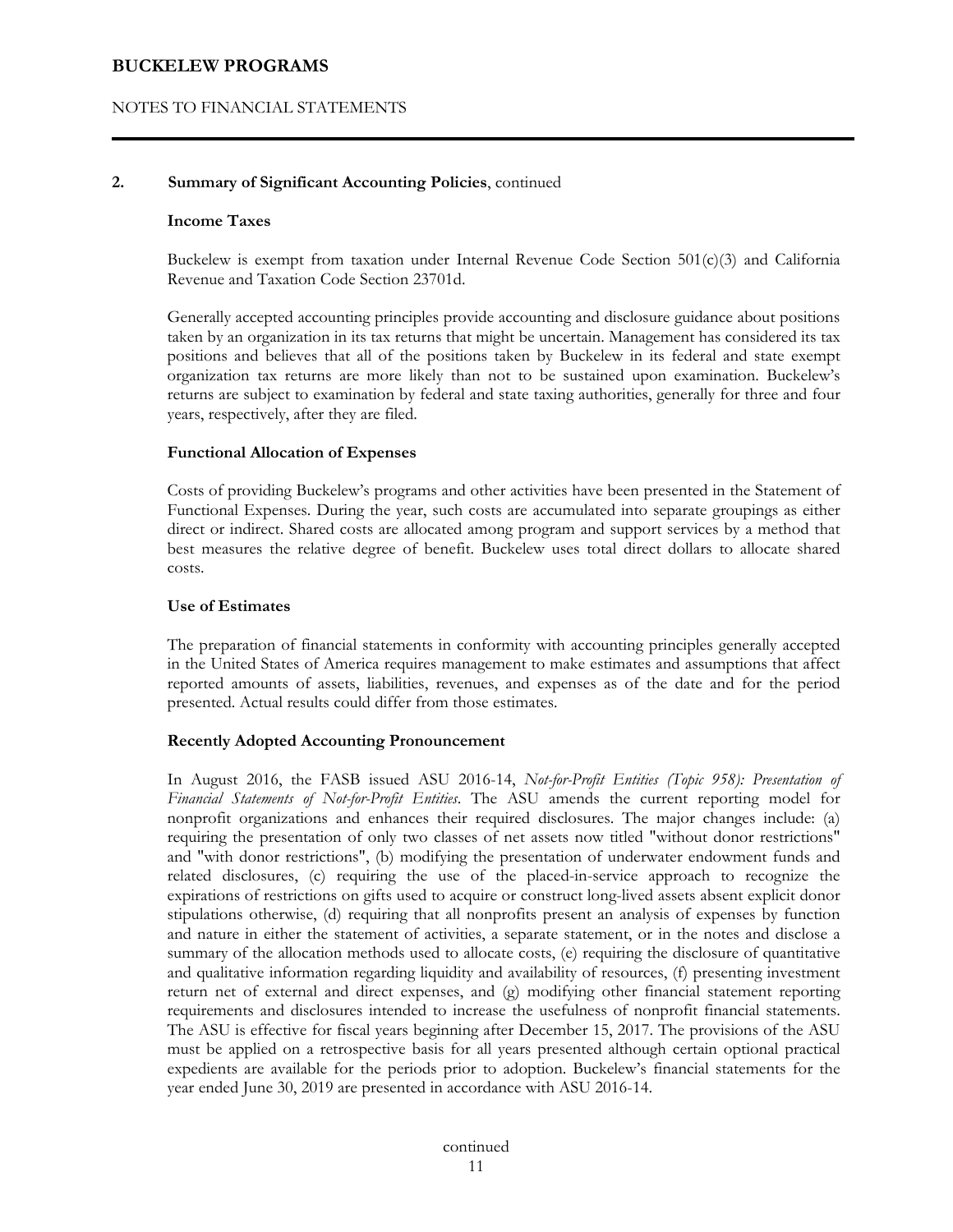## NOTES TO FINANCIAL STATEMENTS

#### **2. Summary of Significant Accounting Policies**, continued

#### **Comparative Totals**

 The financial statements include certain prior-year summarized comparative information in total but not by net asset class. Such information does not include sufficient detail to constitute a presentation in conformity with accounting principles generally accepted in the United States of America. Accordingly, such information should be read in conjunction with Buckelew's financial statements for the year ended June 30, 2018, from which the summarized information was derived.

#### **Reclassification**

 Certain amounts from the June 30, 2018 financial statements have been reclassified to conform to the June 30, 2019 presentation.

#### **3. Liquidity and Availability of Resources**

Buckelew regularly monitors liquidity required to meet its operating needs and other contractual commitments via cash flow projections, treasury management and review by the Finance Committee of the Board of Directors.

For purposes of analyzing resources available to meet general expenditures over a 12-month period, Buckelew considers all expenditures related to its ongoing activities and the pattern of income from grants, contracts, fundraising and services. The Finance Committee of the Board of Directors meets monthly to review all financial aspects of the organization and meets quarterly with the full Buckelew Board of Directors to report out, assess risk, and make recommendations for changes as needed.

In addition to financial assets available to meet general expenditures over the next 12 months, Buckelew operates with a balanced budget and anticipates collecting sufficient revenue to cover general expenditures not covered by donor-restricted resources.

As of June 30, 2019, the following financial assets could readily be made available within one year of the balance sheet date to meet general expenditures:

| Cash and cash equivalents                           | \$1,023,887 |
|-----------------------------------------------------|-------------|
| Contracts receivable                                | 1,732,875   |
| Grants and pledges receivable                       | 96,048      |
| Other receivables                                   | 159,805     |
| Total financial assets                              | 3,012,615   |
| Less: donor restricted fund-time and purpose        | (468,350)   |
| Financial assets available for general expenditures | 1,544,265   |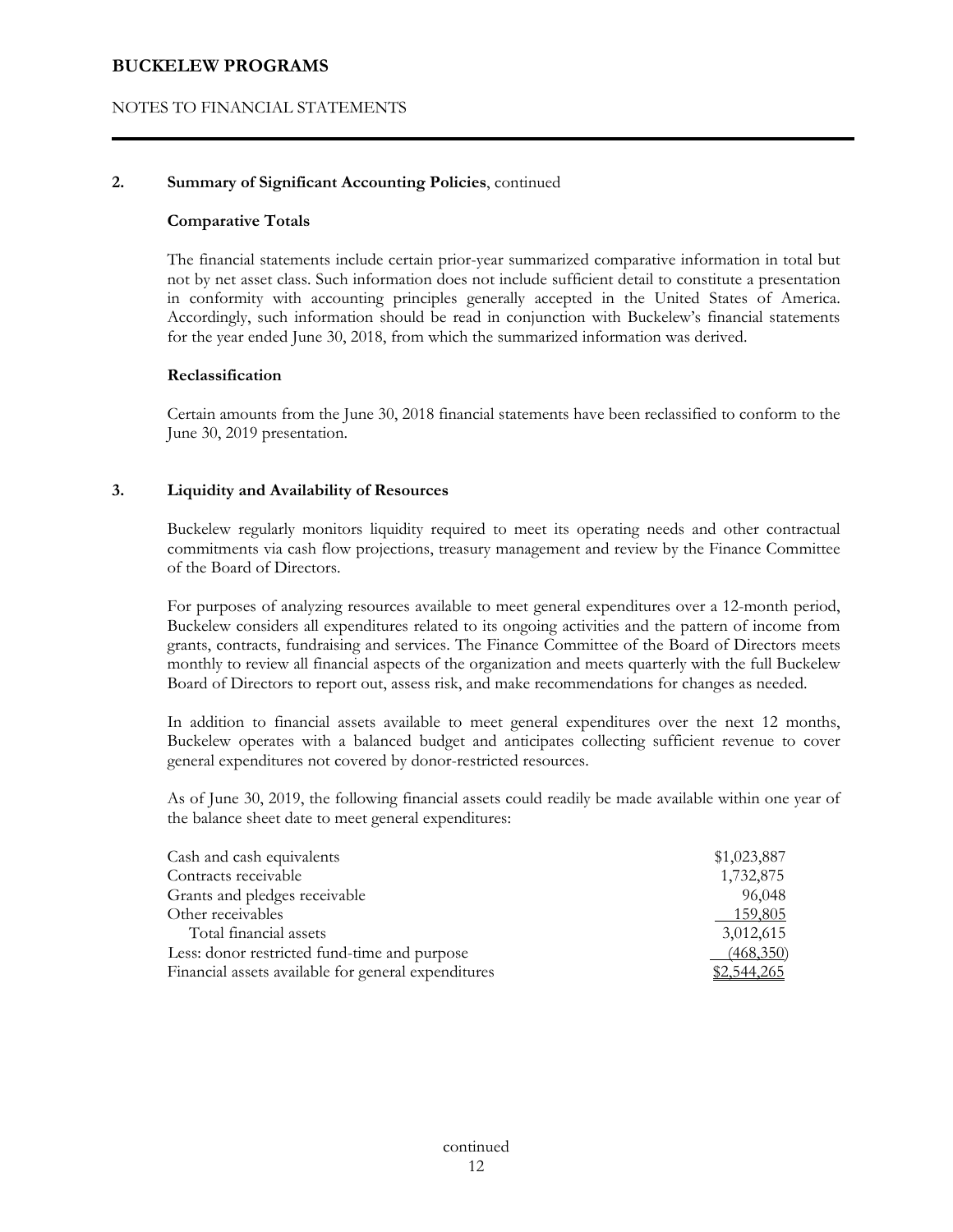## NOTES TO FINANCIAL STATEMENTS

#### **4. Contracts Receivable**

Contracts receivable for Buckelew, at June 30, 2019 consist of the following:

| Contracts receivable                  | \$1,762,875 |
|---------------------------------------|-------------|
| Less: allowance for doubtful accounts | (30,000)    |
|                                       | \$1,732,875 |

#### **5. Note Receivable from Affiliate**

 Note receivable from affiliate as of June 30, 2019 consists of an unsecured note receivable from BCHDO, a California nonprofit public benefit corporation, which is related to Buckelew by Buckelew's ability to appoint members to BCHDO's board of directors. The note is due in monthly installments of \$1,185, and bears interest at 5.5% per annum due in the year 2032. As of June 30, 2019, the principal balance was \$133,559.

#### **6. Pooled Investment Funds**

 Buckelew established a fund with Marin Community Foundation subject to the provisions contained in an agreement dated October 5, 2001. Under this agreement, the Board of Trustees of Marin Community Foundation has the power to modify any restriction or condition on the distribution of funds for any specified charitable purposes or to a specified organization, if, in its sole judgment, such restriction or condition becomes, in effect, unnecessary, incapable of fulfillment, or inconsistent with the needs of the community served by Marin Community Foundation. With effect from September 1, 2018, the balance of \$261,478 was transferred to the Bay Area Community Resource Center ("BACRC") for the benefit of the Jeannette Prandi Children's Center, which was also transferred to BACRC on the same date.

## **7. Fair Value Measurements**

 The table below presents Buckelew's transactions measured at fair value on a non-recurring basis during the year ended June 30, 2019:

|                             | <b>Level</b> 1 |                          |          | <b>Level 2</b>    | <b>Level</b> 3 | Total     |
|-----------------------------|----------------|--------------------------|----------|-------------------|----------------|-----------|
| Pledged contributions – new |                | $\overline{\phantom{0}}$ |          | $\qquad \qquad -$ | \$592,885      | \$592,885 |
| In-kind contributions       |                |                          |          | 47,597            |                | 47,597    |
| Total                       |                |                          | \$47.597 |                   | \$592.885      | \$640,482 |

 The fair value of in-kind contributions has been measured on a non-recurring basis using quoted prices for similar assets in inactive markets (Level 2 inputs).

 The fair value of new pledged contributions is measured on a non-recurring basis based on the value provided by the donor at the date of the pledge or donation, respectively (Level 3 inputs).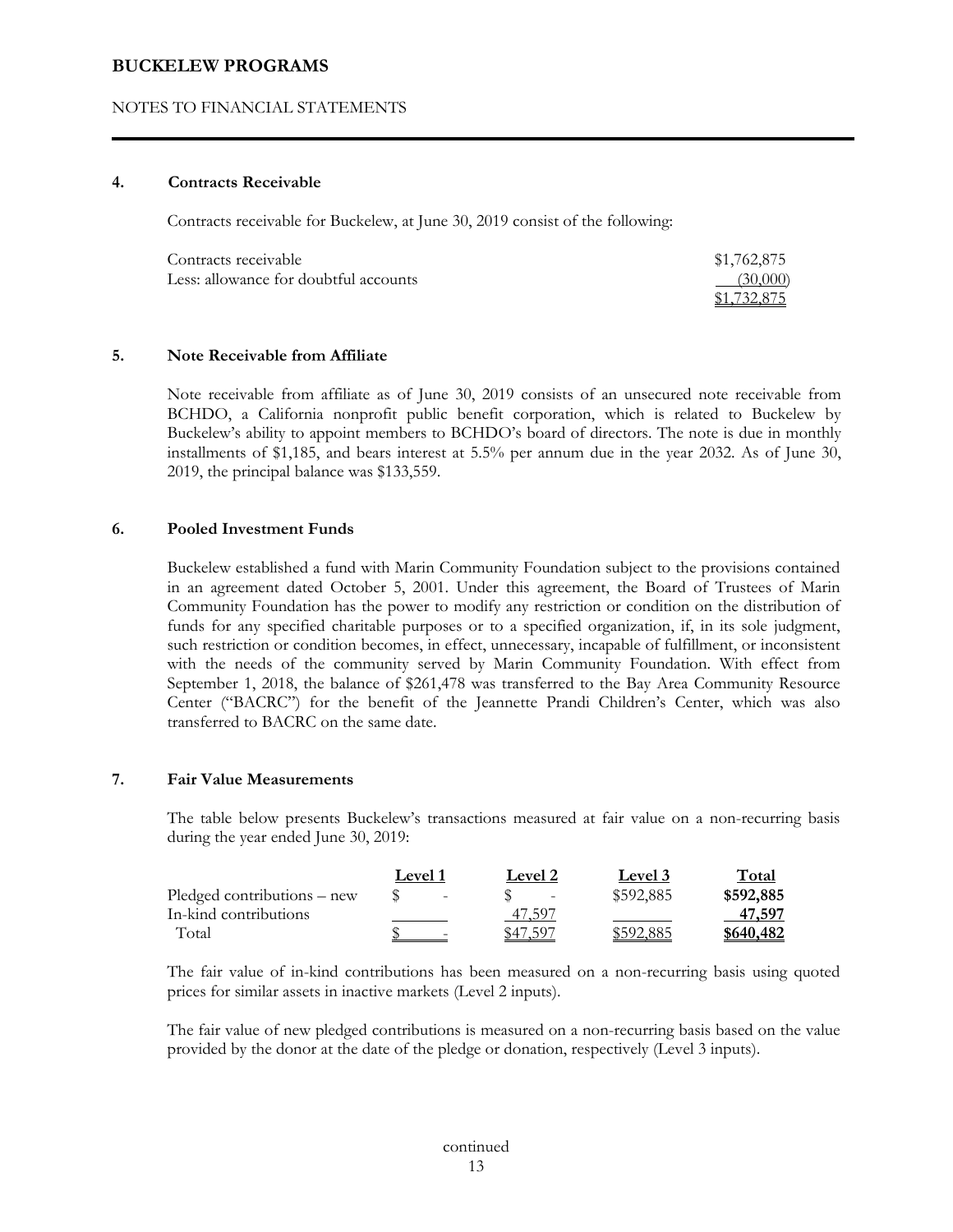## NOTES TO FINANCIAL STATEMENTS

## **8. Property and Equipment**

Buckelew property and equipment at June 30, 2019 consist of the following:

| Land                           | 344,212     |
|--------------------------------|-------------|
| <b>Buildings</b>               | 7,662,501   |
| Furniture and equipment        | 195,131     |
| Vehicles                       | 214,658     |
| Leasehold improvements         | 21,649      |
|                                | 8,438,151   |
| Less: accumulated depreciation | (2,571,854) |
|                                | \$5,866,297 |

Depreciation expense for the year ended June 30, 2019 was \$300,727.

## **9. Deficit on Investment**

 Buckelew owns 50% of Olive Avenue Apartments, an affiliated California non-profit public benefit corporation. At June 30, 2019, the value of Buckelew's interest in Olive Avenue Apartments is (\$63,642).

#### **10. Accrued Liabilities**

Accrued liabilities at June 30, 2019 consist of the following:

| Accrued vacation              | \$353,541 |
|-------------------------------|-----------|
| Marin county contract payable | 269,283   |
| Accrued payroll and taxes     | 132.114   |
| Other accrued liabilities     | 10,053    |
|                               |           |

#### **11. Accrued Unemployment Liability**

 During most of the year ended June 30, 2019, Buckelew was self-insured for unemployment claims through an arrangement with the 501c Agencies Trust ("the Trust") and had invested funds in the trust to cover any claims. The Trust funds earned interest, net of administrative fees, and claims are processed and paid by the Trust. Effective April 1, 2017, Buckelew discontinued its arrangement with the Trust. Accordingly, all funds were withdrawn from the account leaving an unemployment reserve balance of \$0 for the year ended June 30, 2019. At June 30, 2019, the estimated liability for outstanding unemployment claims is \$17,740.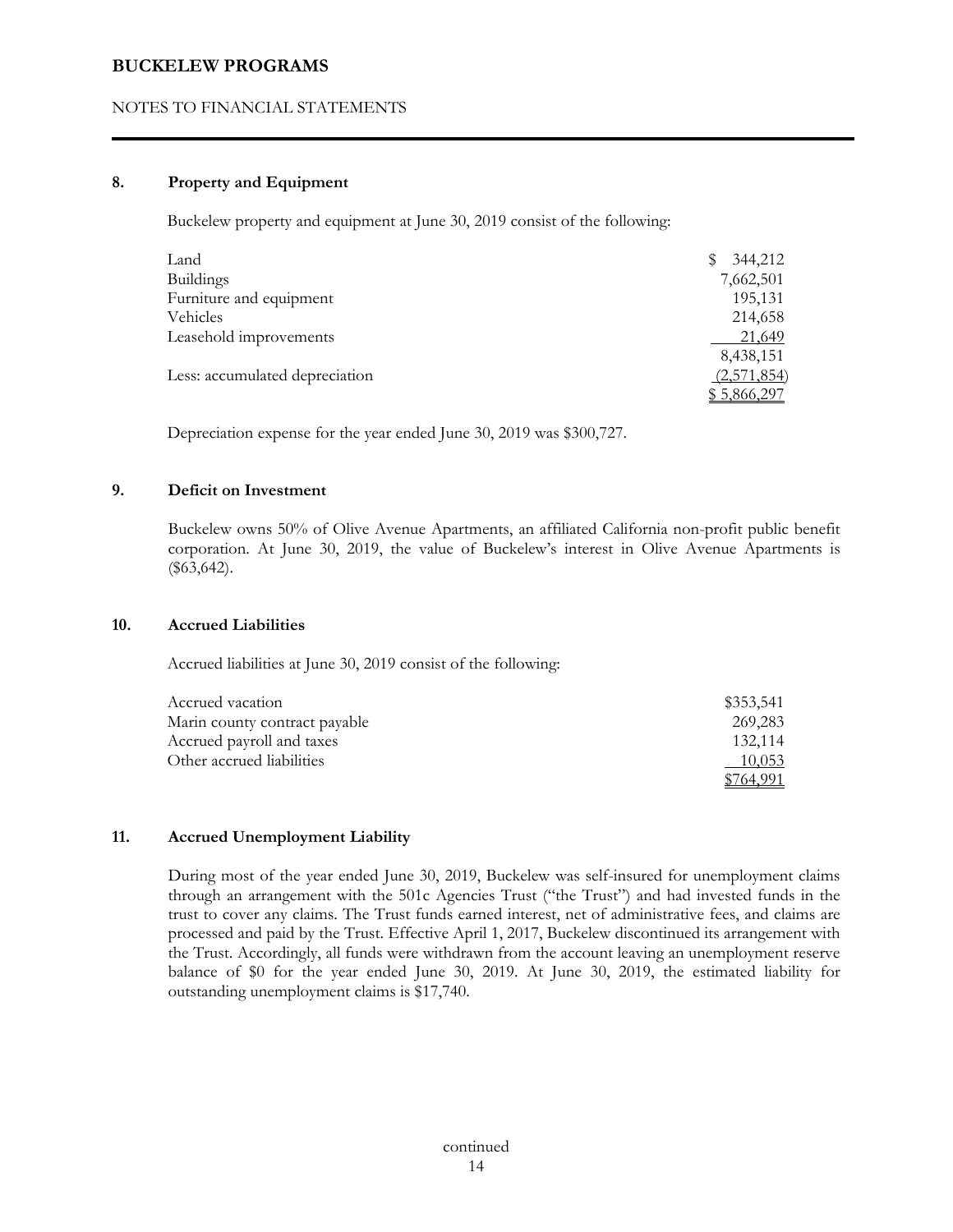#### NOTES TO FINANCIAL STATEMENTS

#### **12. Notes Payable**

Notes payable at June 30, 2019 consist of the following:

Non-interest bearing loan dated June 7, 2012, payable to Marin County Department of Health and Human Services, maturing on June 7, 2067 with principal due the earlier of 55 years from the recording of "Notice of Completion" with respect to the property, or the transfer of property securing the note to an entity other than Buckelew, a nonprofit public benefit corporation controlled by Buckelew, or an entity approved under an agreement between the Marin County Department of Health and Human Services and Buckelew. The loan is secured by a deed of trust on the Granton Park property at 1109 Sir Francis Drake Blvd. **\$0,739,526** \$0,739,526

Loan dated September 18, 2012, payable to Marin Community Foundation, simple interest at 4.00% per annum. No payments were due until March 1, 2014 and then the loan was converted to a 10-year term with payments calculated based on a 30-year amortization. Loan is due in monthly payments of \$2,864 maturing on February 1, 2024 with a balloon payment of \$475,569 due at the time of maturity. The loan is secured by a deed of trust on 1109 Sir Francis Drake Blvd. 538,442

Loan payable to Bank of Marin dated December 27, 2012, maturing on December 23, 2022. The loan is payable in monthly payments of \$2,531 at a simple rate of 4.5% per annum for 60 months and then at a variable rate subject to change from time to time based on changes in an independent index. The loan is secured by a deed of trust on the D Street property. 438,222

 Loan dated February 1, 2010, payable to California Health Facilities Financing Authority, simple interest at 3.00% per annum, due in monthly payments of \$4,489 maturing on May 1, 2025. The loan is secured by a deed of trust on 1109 Sir Francis Drake Blvd. 287,928

 Line of credit with Bank of Marin, converted to ten-year loan on August 26, 2014, maturing on August 23, 2024. Loan is payable in monthly payments of \$1,659 at simple rate of 4.5% per annum for 60 months and then at a variable rate. Balloon payment of unpaid balance is due at maturity. The loan is secured by a deed of trust on Draper House. 297,590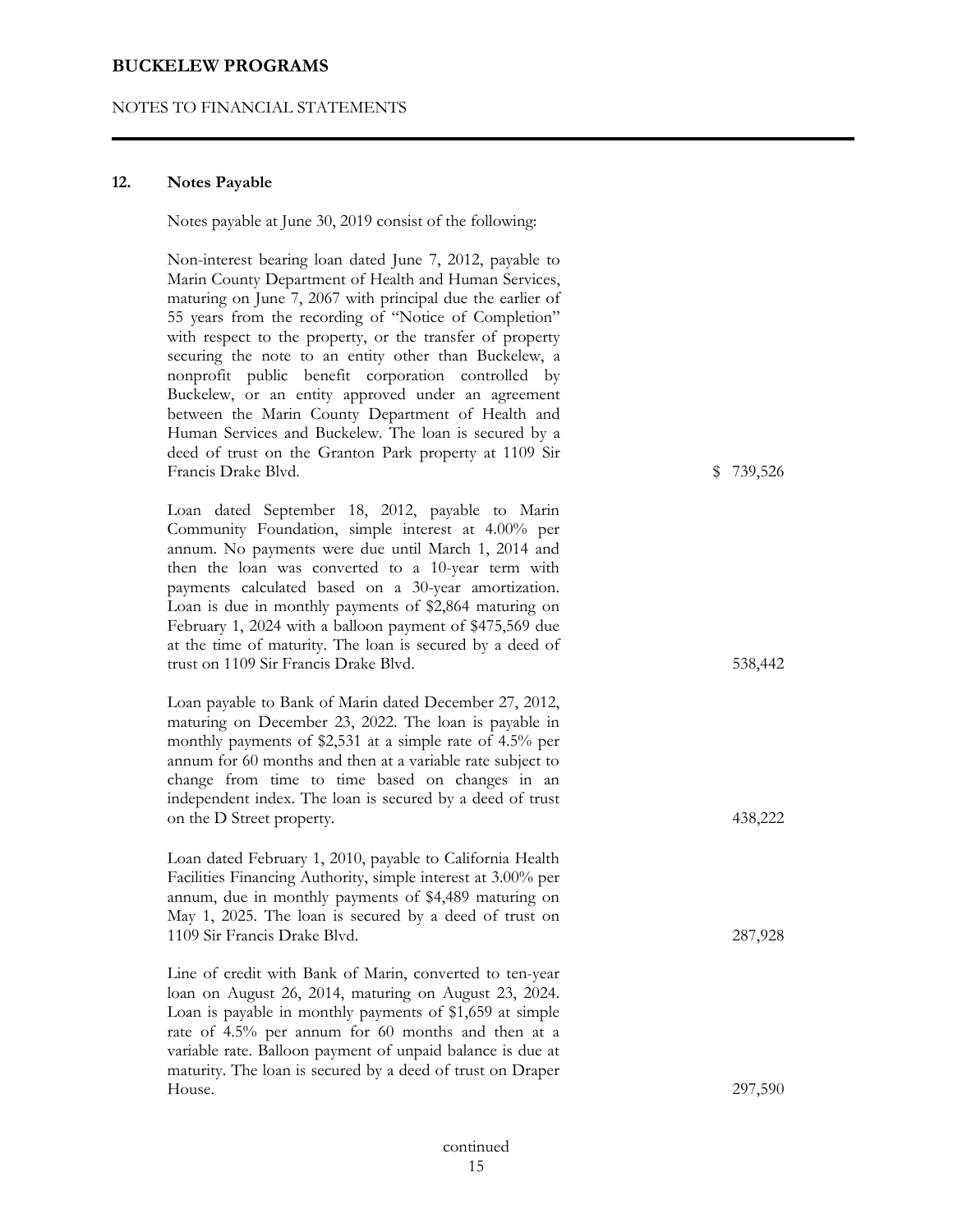#### NOTES TO FINANCIAL STATEMENTS

#### **12. Notes Payable**, continued

 Non-interest bearing loan dated October 23, 2012, payable to Marin County Department of Health and Human Services, maturing on November 6, 2032 with principal due the earlier of 20 years from the recording of "Notice of Completion" with respect to the property, or the transfer of property securing the note to an entity other than Buckelew, a nonprofit public benefit corporation controlled by Buckelew, or an entity approved under an agreement between the Marin County Department of Health and Human Services and Buckelew, or acceleration of the note due to termination of the agreement between the County of Marin and Maker of the loan. The loan is secured by a deed of trust on the Granton Park property at 1109 Sir Francis Drake Blvd. 250,000

 Non-interest bearing loan dated August 21, 2012, payable to Marin County Department of Health and Human Services, maturing on August 13, 2032 with principal due the earlier of 20 years from the recording of "Notice of Completion" with respect to the property, or the transfer of property securing the note to an entity other than Buckelew, a nonprofit public benefit corporation controlled by Buckelew, or an entity approved under an agreement between the Marin County Department of Health and Human Services and Buckelew. The loan is secured by a deed of trust on the Granton Park property at 1109 Sir Francis Drake Blvd. 150,000

 Agreement with County of Marin Community Development Agency dated April 2012 and amended in 2015, funds received in April through July 2012 and April 2016. No payments are required until sale, conveyance, encumbrance, grant, lease, or other alienation of premises, at which time the greater of \$54,783 or 3.6% of the proceeds from such sale, conveyance, encumbrance, grant, lease minus costs of closing are due in full. The loan is secured by a deed of trust on 1333 7th Street. 64,324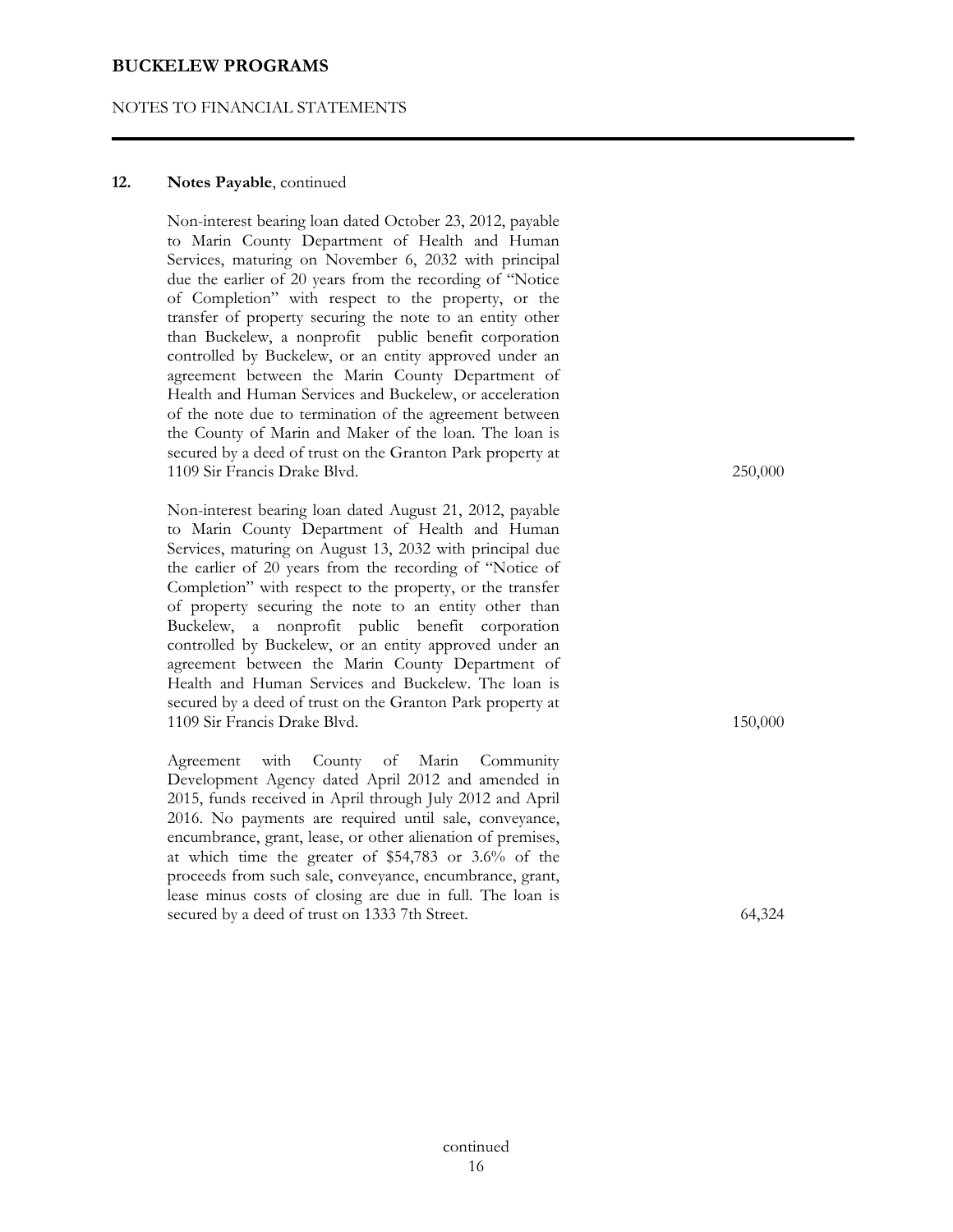# NOTES TO FINANCIAL STATEMENTS

# **12. Notes Payable**, continued

| Loan payable to Marin Housing Authority, at 3.00% per<br>annum, commencing on January 1, 2010. No payments are<br>required until transfer or sale of collateral property, or<br>discontinued use for the intended purpose, at which time<br>principal and interest are due in full. The loan is secured by<br>the property at 527 D Street.        | 35,000                                                             |
|----------------------------------------------------------------------------------------------------------------------------------------------------------------------------------------------------------------------------------------------------------------------------------------------------------------------------------------------------|--------------------------------------------------------------------|
| Loan payable to Marin Housing Authority, at 3.00% per<br>annum, commencing on February 1, 2014. No payments<br>are required until transfer or sale of collateral property, or<br>discontinued use for the intended purpose, at which time<br>principal and interest are due in full. The loan is secured by<br>the property at 30b Fairfax Street. | 35,000                                                             |
| Loan payable to Marin Housing Authority, at 3.00% per<br>annum, commencing on May 1, 2013. No payments are<br>required until transfer or sale of collateral property, or<br>discontinued use for the intended purpose, at which time<br>principal and interest are due in full. The loan is secured by<br>the property at 51 San Pablo Avenue.     | 32,110                                                             |
| Loan payable to Marin Housing Authority, at 3.00% per<br>annum, commencing on May 1, 2013. No payments are<br>required until transfer or sale of collateral property, or                                                                                                                                                                           |                                                                    |
| discontinued use for the intended purpose, at which time<br>principal and interest are due in full. The loan is secured by<br>the property at 7 Le Claire Court.<br>Less: current portion                                                                                                                                                          | 20,644<br>2,888,786<br>(74, 792)<br>\$2,813,994                    |
| Principal payments on the notes payable are as follows:                                                                                                                                                                                                                                                                                            |                                                                    |
| Year ending June 30,<br>2020<br>2021<br>2022<br>2023<br>2024<br>Thereafter                                                                                                                                                                                                                                                                         | \$<br>74,792<br>77,580<br>80,481<br>83,519<br>554,316<br>2,018,098 |
|                                                                                                                                                                                                                                                                                                                                                    | \$2,888,786                                                        |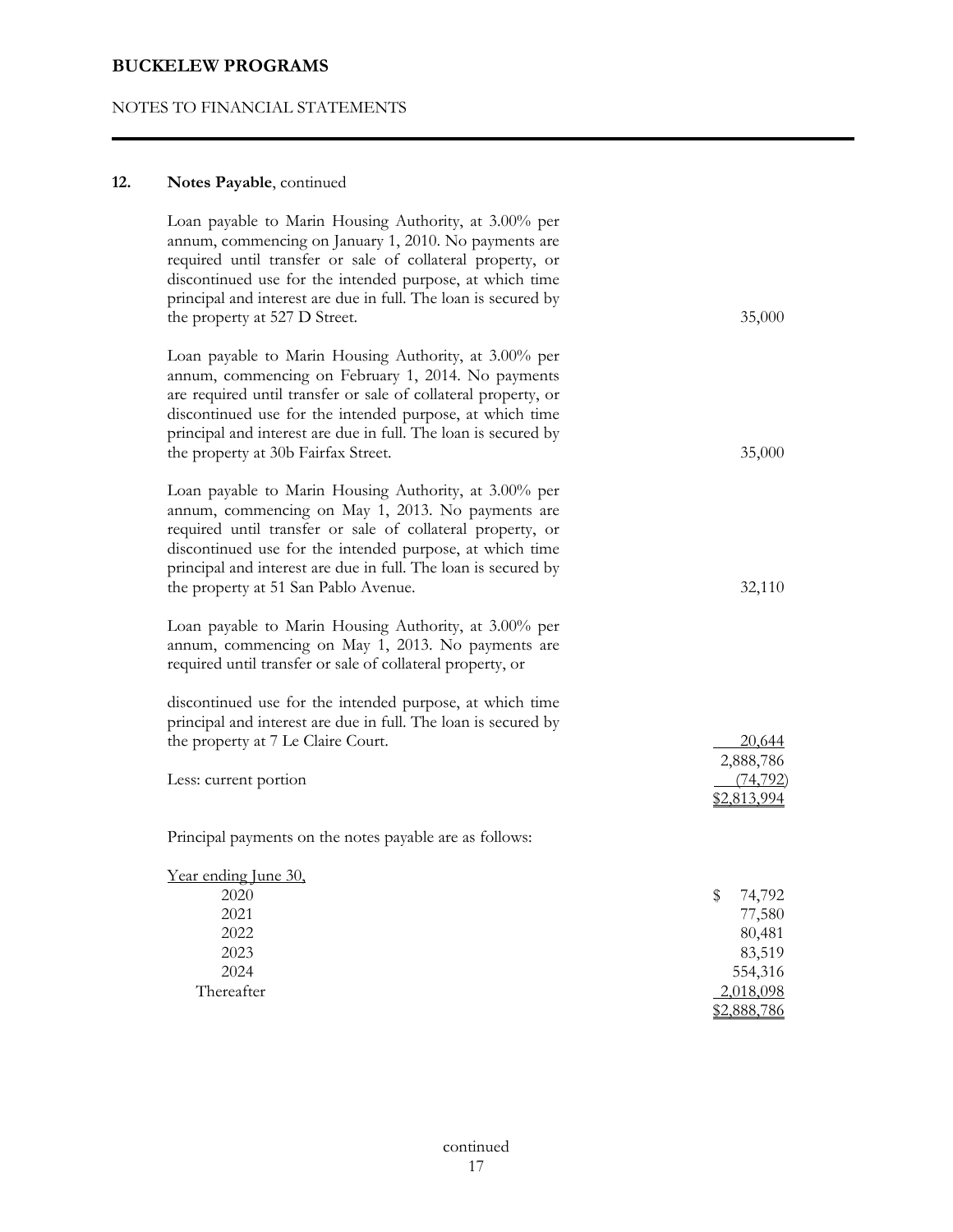#### NOTES TO FINANCIAL STATEMENTS

## **13. Commitments and Contingencies**

#### **Obligations Under Operating Leases**

 Buckelew leases facilities and equipment under operating leases with various terms. Future minimum payments, by year and in the aggregate, under these leases with initial terms of one year or more, consist of the following:

| Year ending June 30, |           |
|----------------------|-----------|
| 2020                 | \$573,811 |
| 2021                 | 297,181   |
| 2022                 | 274,757   |
| 2023                 | 172,507   |
| 2024                 | 126,608   |
| Thereafter           | 261,949   |
|                      | 706,813   |

Rent expense under operating leases for the year ended June 30, 2019 was \$1,847,757.

#### **Contracts**

 Buckelew's grants and contracts are subject to inspection and audit by the appropriate governmental funding agency. The purpose is to determine whether program funds were used in accordance with their respective guidelines and regulations. The potential exists for disallowance of previously funded program costs. The ultimate liability, if any, which may result from these governmental audits cannot be reasonably estimated and, accordingly, Buckelew, has no provisions for the possible disallowance of program costs on its financial statements.

#### **14. Net Asset With Donor Restrictions**

Net assets with donor restrictions by time or purpose at June 30, 2019 consist of the following:

| Electronic health records  | \$250,000 |
|----------------------------|-----------|
| Counseling services        | 97,500    |
| Suicide prevention         | 59,208    |
| Sonoma programs            | 25,000    |
| Family services counseling | 24,997    |
| Vocational services        | 16,667    |
| Novato programs            | 12,978    |
|                            | \$486,350 |

For the year ended June 30, 2019, net assets released from purpose restrictions were \$575,653.